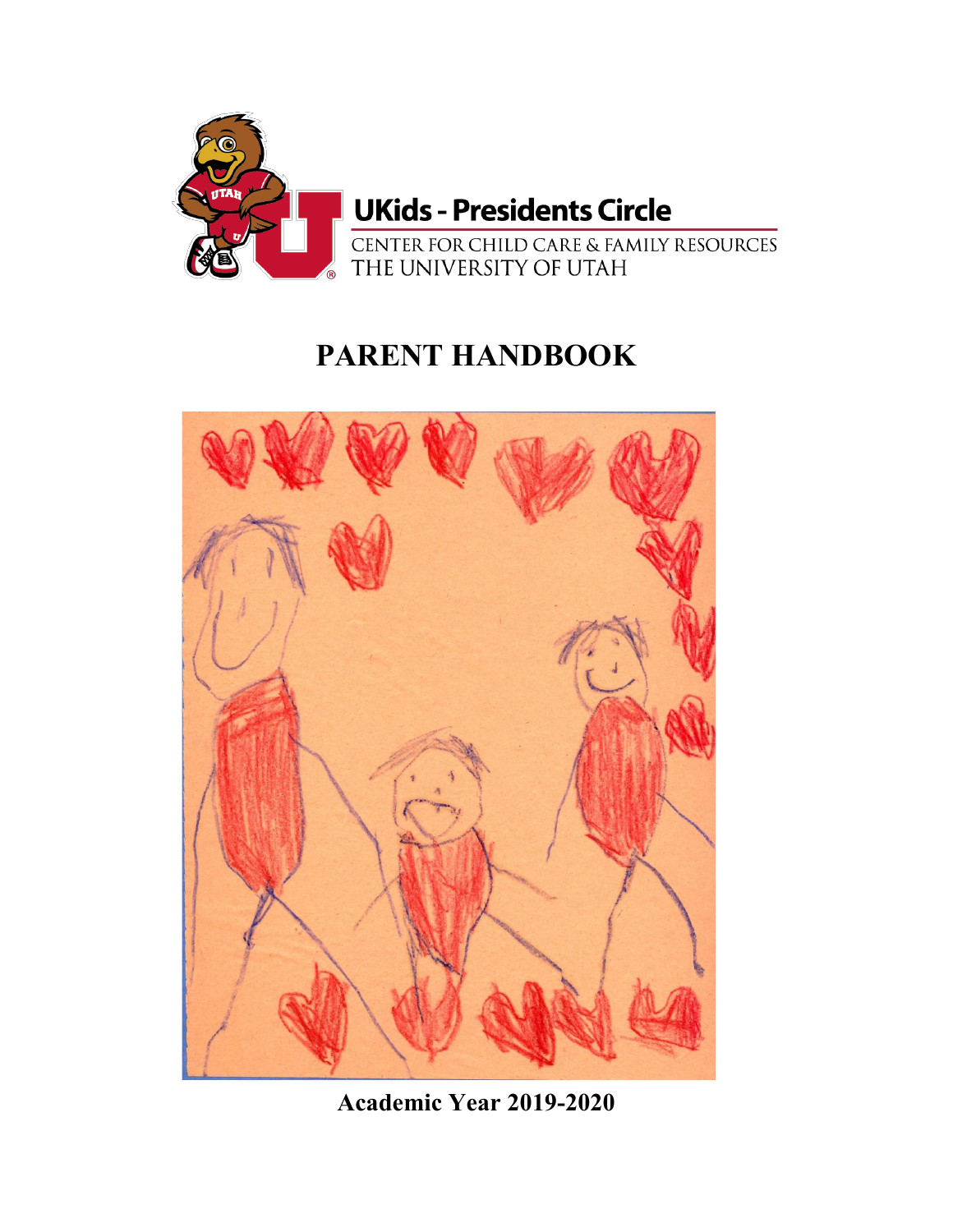

## WELCOME TO UKIDS - PRESIDENTS CIRCLE CHILD CARE PROGRAM

*The Mission of UKids - Presidents Circle is to provide access to high quality, affordable child care for student families at the University of Utah.*

#### **Program services include:**

- Part-time care: 20 hours per week maximum while student parent attends class
- Curriculum for children 12 months through 5 years of age (up to age 7 in the Summer only)
- An hourly tuition rate based on family income
- Non-traditional hours: 7:00 A.M. to 7:00 P.M. Monday through Thursday, 7:00 A.M. to 6:00 P.M. Friday (Fall and Spring semesters); 7:00 A.M. to 6:00 P.M. (Summer semester);
- Parent Night Out: free care for students' children one Saturday night per month (except May & August)
- Team Tots: free child care while student parents attend Campus Recreation facilities
- Drop-in Care: drop-in child care for students and staff
- Finals Week Care: free care for students' children during Finals week

The Center receives financial support from the Associated Students of the University of Utah.



## **UKids - Presidents Circle is accredited by the National Association for the Education of Young Children**

## ADMINISTRATION

Lisa Palmer, Program Coordinator UKids – Presidents Circle 200 S. 1400 E #120 316 Union Building Salt Lake City, UT 84112-9103 Salt Lake City, UT 84112 Phone: 801-585-7393 Phone: 801-585-5897 Fax: 801-585-9851 Fax: 801-585-7466<br>
lpalmer@sa.utah.edu shauna.lower@sa.u

Kinnari Shah, Office Assistant Phone: 801-585-1255 Fax: 801-585-9851 Email: [kshah@childcare.utah.edu](mailto:kshah@childcare.utah.edu) Shauna Lower, Director Center for Child Care and Family Resources [shauna.lower@sa.utah.edu](mailto:shauna.lower@sa.utah.edu)

*Policies and procedures are set by the Ukids – Child Care Programs Advisory Board*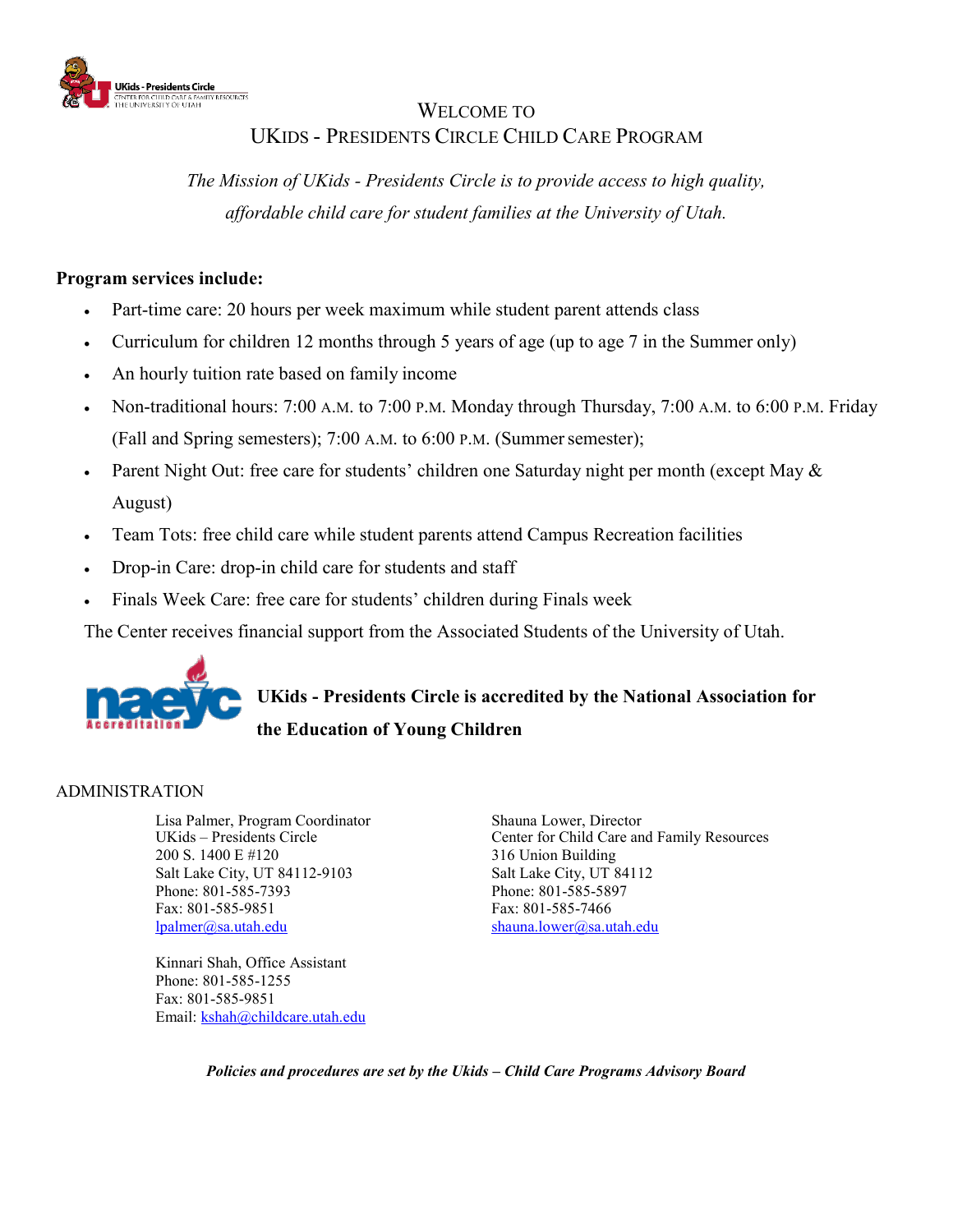## **TABLE OF CONTENTS**

| <b>Goals &amp; Philosophy</b>                 | $\boldsymbol{2}$ |
|-----------------------------------------------|------------------|
| Overview<br>$\bullet$                         | 2                |
| Diversity<br>$\bullet$                        | 2                |
| <b>Societal Values</b><br>$\bullet$           | 3                |
| <b>Special Needs Policy</b>                   | 3                |
| <b>Non-Discrimination Policy</b>              | 6                |
| <b>Child Abuse and Reporting Policy</b>       | 6                |
| <b>Enrollment Policy</b>                      | 7                |
| Overview<br>$\bullet$                         | 7                |
| Rates<br>$\bullet$                            | 8                |
| First Day Checklist<br>$\bullet$              | 8                |
| <b>Positive Guidance Philosophy</b>           | 9                |
| <b>Program Operational Policies</b>           | 10               |
| Overview<br>$\bullet$                         | 10               |
| Hours and Closures<br>$\bullet$               | 10               |
| Sign In/Out Procedures<br>$\bullet$           | 11               |
| Early Arrival and Late Pick-up<br>$\bullet$   | 11               |
| Schedule Change and Extended Hour Requests    | 11               |
| Authorization to Release Child                | 11               |
| Legal Custody<br>$\bullet$                    | 12               |
| Withdrawal<br>$\bullet$                       | 12               |
| Tuition and Fees                              | 12               |
| Parking<br>$\bullet$                          | 12               |
| <b>Additional Programs</b>                    | 12               |
| Drop in Care<br>$\bullet$                     | 13               |
| <b>Team Tots</b><br>$\bullet$                 | 13               |
| <b>Finals Week</b><br>$\bullet$               | 13               |
| <b>Semester Break Care</b><br>$\bullet$       | 13               |
| Parent Night Out                              | 14               |
| Early Head Start                              | 14               |
| <b>Confidentiality Agreement</b>              | 14               |
| <b>Program Curriculum</b>                     | 15               |
| Overview                                      | 15               |
| Communication                                 | 15               |
| <b>Parent Teacher Conferences</b>             | 16               |
| Program Staff and Qualifications<br>$\bullet$ | 17               |
| <b>Classroom Policies and Procedures</b>      | 17               |
| Clothing<br>$\bullet$                         | 17               |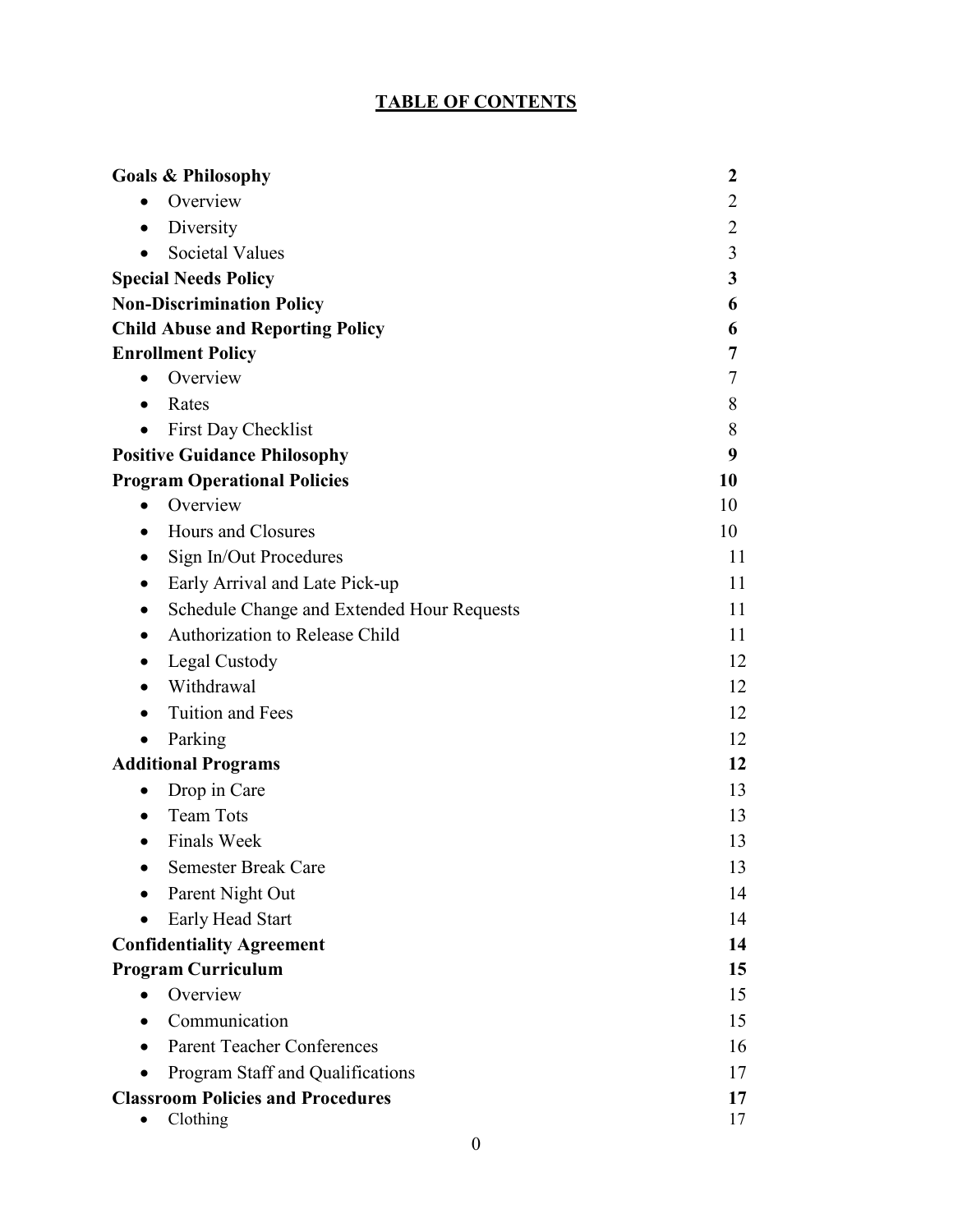| Toileting<br>$\bullet$                             | 18 |
|----------------------------------------------------|----|
| Hand Washing                                       | 18 |
| Change of Address and Phone Numbers                | 18 |
| <b>Volunteer Policy</b>                            | 18 |
| <b>Parent Meetings</b>                             | 19 |
| <b>Rest Time</b>                                   | 19 |
| <b>Outdoor Policy</b>                              | 19 |
| Toys From Home                                     | 20 |
| Daily Schedule<br>٠                                | 19 |
| Transitions to a New Classroom<br>$\bullet$        | 21 |
| <b>Emergency Procedures</b>                        | 22 |
| <b>Emergency Drills</b>                            | 22 |
| <b>Evacuation Procedure</b>                        | 22 |
| Failure to Pick Up your Child                      | 22 |
| <b>Allergy Policy</b>                              | 22 |
| <b>Health Related Issues</b>                       | 23 |
| <b>Sick Child Policy</b><br>$\bullet$              | 23 |
| <b>State Guidelines for Illnesses</b><br>$\bullet$ | 23 |
| Injuries<br>$\bullet$                              | 24 |
| Medication<br>٠                                    | 24 |
| Immunizations                                      | 24 |
| Nutrition<br>$\bullet$                             | 24 |
| <b>Special Diets</b><br>$\bullet$                  | 25 |
| <b>Lunch Suggestions</b>                           | 25 |
| <b>Child Abuse Reporting and Policy</b>            | 26 |
| <b>Family Grievance and Dismissal Policy</b>       | 27 |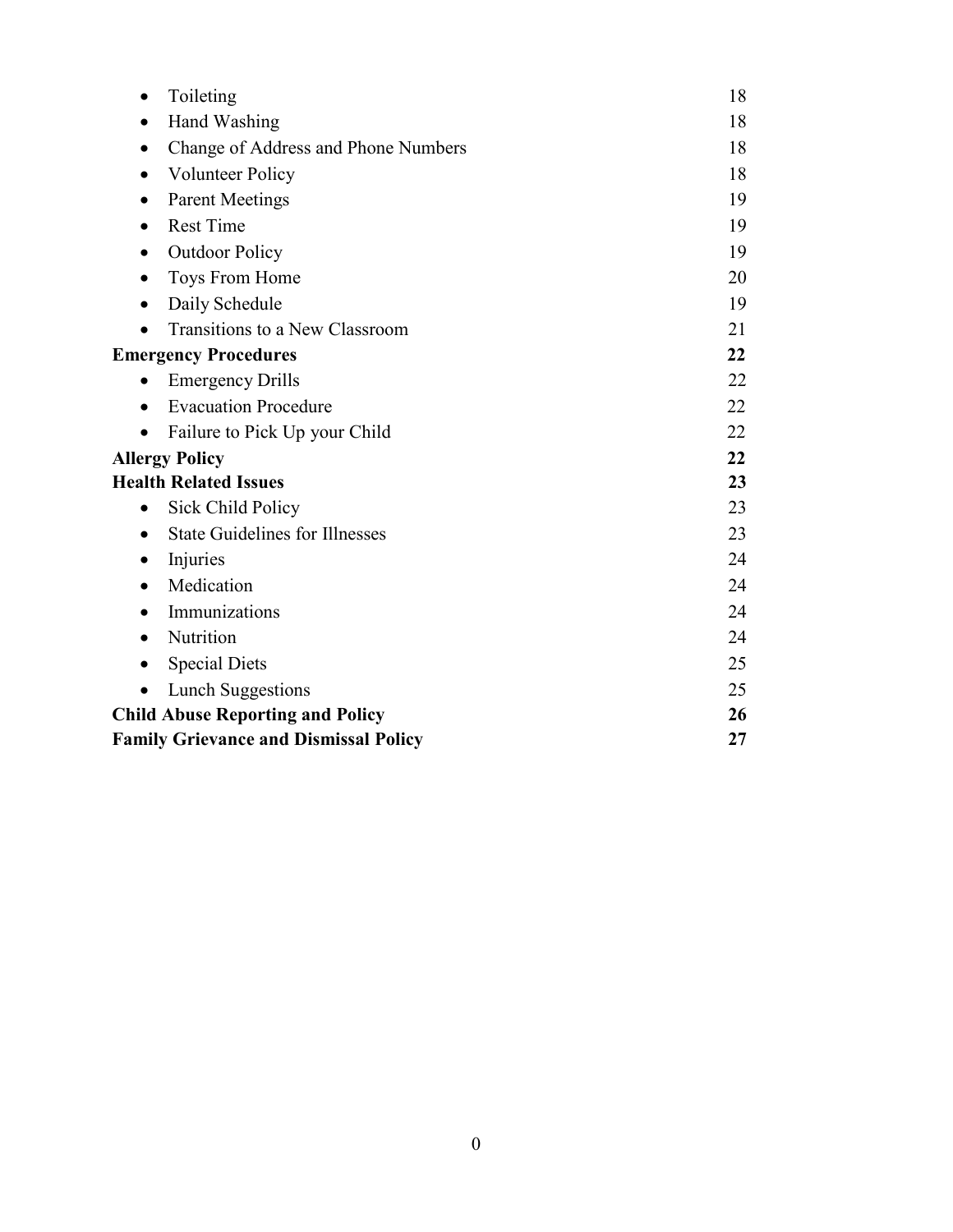#### GOALS & PHILOSOPHY

The philosophy of the UKids - Presidents Circle is to provide an environment where children feel safe and are encouraged to explore materials, as well as their relationships with peers and adults. We believe that children learn by doing and thrive emotionally, socially, physically, and cognitively when they are actively engaged with their environment. The program is administered through the Center for Child Care and Family Resources, with program and policy development guided by an Advisory Board comprised of University specialists and parents whose children attend the program.

#### **Goals for each child include helping them to:**

- Move along the development sequence at his/her own optimal rate, using learning objectives from the Teaching Strategies program
- Learn in a natural play setting into which the their specific interests have been incorporated through teacher planning
- Develop positive attitudes toward school and learning
- Develop positive work habits and skills, such as: attention span, organizing work, and following a daily routine
- Develop foundations for reading, writing, visual skills, auditory skills, left-to-right orientation, interest in printing, letter awareness, association of letter to sound, and rhyming, at his/her own development
- Develop a love for literature and become familiar with literacy and language
- Develop cognitive skills such as: problem solving, synthesizing, analysis, and classification
- Develop the foundations of mathematics, one-to-one correspondence, counting association of set to symbol, part/whole relationships, and measurement and graphs
- Develop language skills, including speech and listening skills at his/her level of development
- Learn the social skills of compromise, cooperation, negotiation, and verbal assertiveness along with other developmentally appropriate social-emotional skills
- Develop large and small motor abilities
- Develop and understand the importance of creativity

## <span id="page-4-0"></span>**Diversity**

We welcome every opportunity to expand the children's view of the world as a place rich in many cultures, races, religions, and customs. UKids - Presidents Circle is open to all families, regardless of ethnicity, religion and sexual orientation. We will work with families to provide an inclusive preschool environment for all children. Diversity extends to the family structure as well, and we are committed to the philosophy of treating all family situations equally and without bias. UKids - Presidents Circle is a non-denominational program; therefore, we respect all families' religious traditions. We encourage you to share your family's traditions with our children and staff.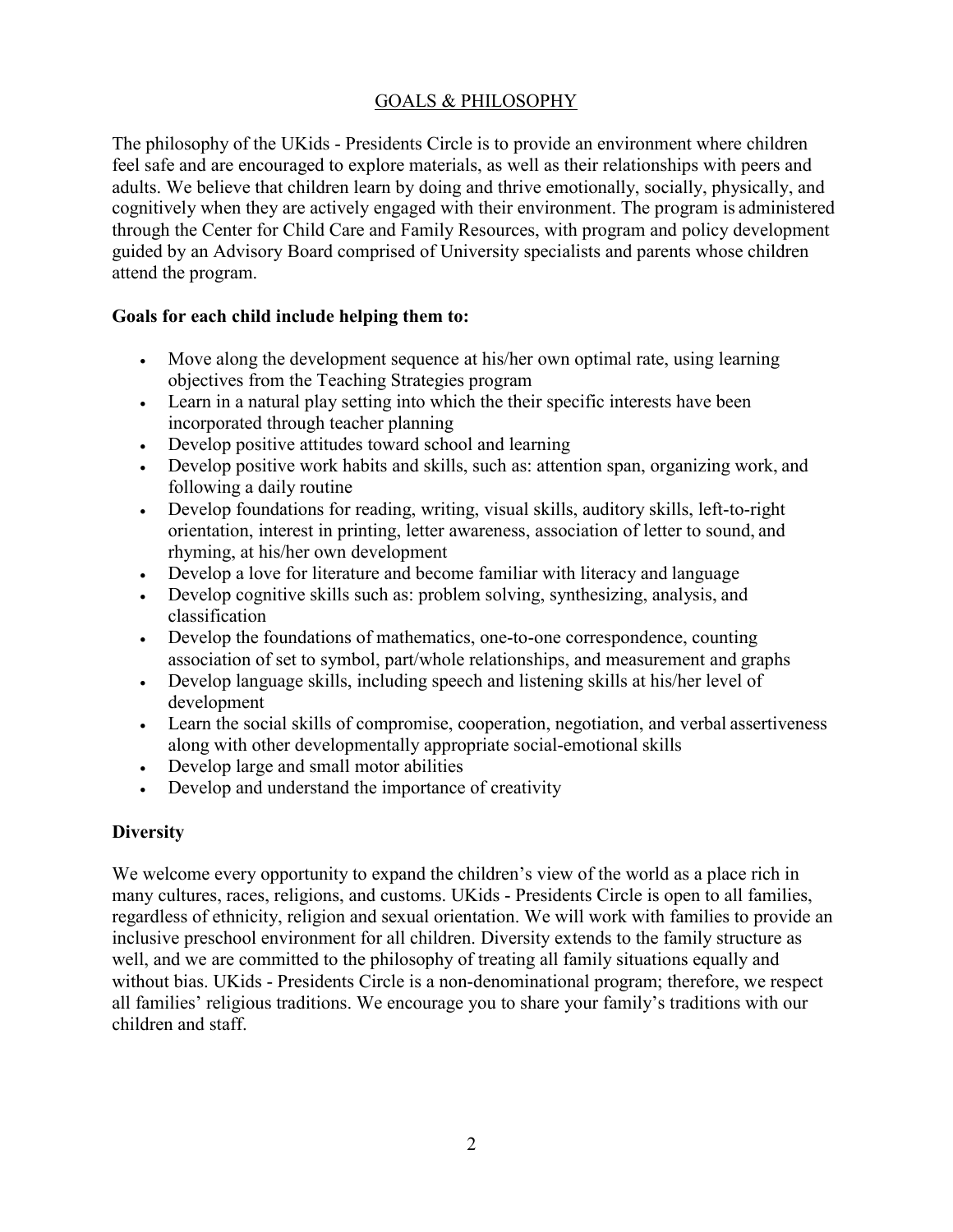## <span id="page-5-0"></span>**Societal Values**

The themes of gender and racial equality, and respect for the earth, are an integral part of our philosophy and demonstrated in the following ways:

- We use non-gender specific titles such as; 'fire fighters' and 'police officers.'
- We expose children to non-biased professional role models through literature, dramatic play and special classroom guests.
- We incorporate environmental awareness and respect in all areas of the curriculum.

## SPECIAL NEEDS POLICY

*"Early childhood inclusion embodies the values, policies, and practices that support the right of every infant and young child and his or her family, regardless of ability, to participate in a broad range of activities and contexts as full members of families, communities, and society. The desired results of inclusive experiences for children with and without disabilities and their families include a sense of belonging and membership, positive social relationships and friendships, and development and learning to reach their full potential. The defining features of inclusion that can be used to identify high quality early childhood programs and services are access, participation, and supports."*

> Definition of Early Childhood Inclusion, excerpted from: "A Joint Position Statement of the Division for Early Childhood (DEC) and the National Association for the Education of Young Children (NAEYC)," April 2009

Our goal is to meet the needs of every child at the UKids - Presidents Circle, by acknowledging that all children have their own special needs at one time or another. We are often the first educators to identify these needs, and we see facilitation of early intervention services as a critically important aspect to our work with young children. We closely watch the development of all the children in our care and, should we have a question, we will take the following steps. Throughout this process, we ensure that the confidentiality of every child is protected:

- We will document development and note when behaviors seem outside the developmental range over time for children of this age (through anecdotal notes, and samples of work) and meet with the director.
- We will contact the family and communicate our concern in writing and verbally. We will request their permission to arrange for a screening. Should the family agree, we will help to coordinate a screening through the appropriate school system or agency for that family.
- If the family refuses to pursue a screening or consult with their child's school system, and the need presented by the child requires additional programmatic resources, families may be asked to assume the costs of those additional supports for their child's inclusion in the program. The Director will be responsible for the hiring and supervision of the additional staff.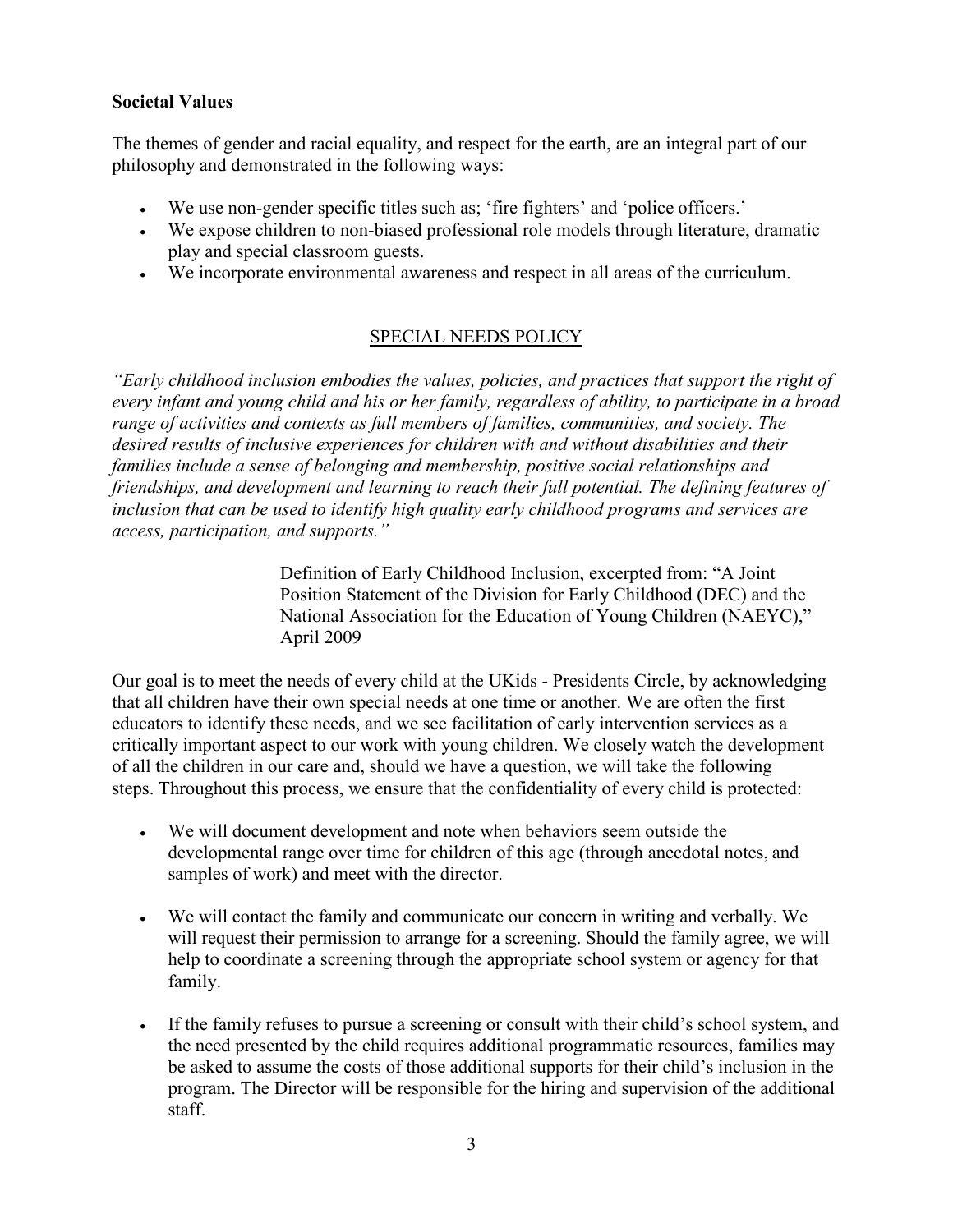- Should the screening indicate an area of concern in a child's development, teachers, director, and parents will meet with the special needs coordinator for that school system or agency and develop a plan for the child in writing.
- Typically these plans will involve modifications to our classroom environment or practice, and guidance will be provided to teachers to support their work.
- In some cases, a school system may recommend that a child be enrolled in a different program, where there may be more resources available to provide early intervention.
- In some cases, certain adaptations to our program may be impossible (an additional teacher at the cost of the family, for example) and we may recommend a different placement for the child. Please know that wherever possible, we will draw upon all resources to meet the child's needs.
- UKids Presidents Circle may determine that we are not able to serve the child. Staff and administrators will let the family know as early in the year as possible if this is a possible outcome, so that the family can pursue other placement options. The family will be notified verbally and in writing.
- The program has three considerations when asking a child to leave:
	- a) Has implementation of strategies over time resulted in improvement, or have the concerns persisted or escalated?
	- b) Is the program able to meet the needs of the individual child and the needs of the group as a whole?
	- c) Is there a safety issue regarding the child or other children in the classroom?

Each case is considered on an individual basis, and the program will apply every recommended strategy to support the child's progress before considering termination.

## **Our policy for inclusion of children with special needs is as follows:**

- a) UKids Presidents Circle will integrate children with disabilities and other special needs (such as chronic illness) and children without disabilities in all activities possible.
- b) Children with special needs and their families shall have access to and be encouraged to receive a multidisciplinary assessment by qualified individuals, using reliable and valid age and culturally appropriate instruments and methodologies, before the child starts in the facility. The multidisciplinary assessment shall be voluntary and focus on the family's priorities, concerns, and resources that are relevant to providing services to the child and that optimize the child's development.
- c) The Individualized Family Service Plan (IFSP) or Individualized Education Program (IEP) and any other plans for special services shall be developed for children identified as eligible in collaboration with the family, representatives from the disciplines and organizations involved with the child and family, the child's health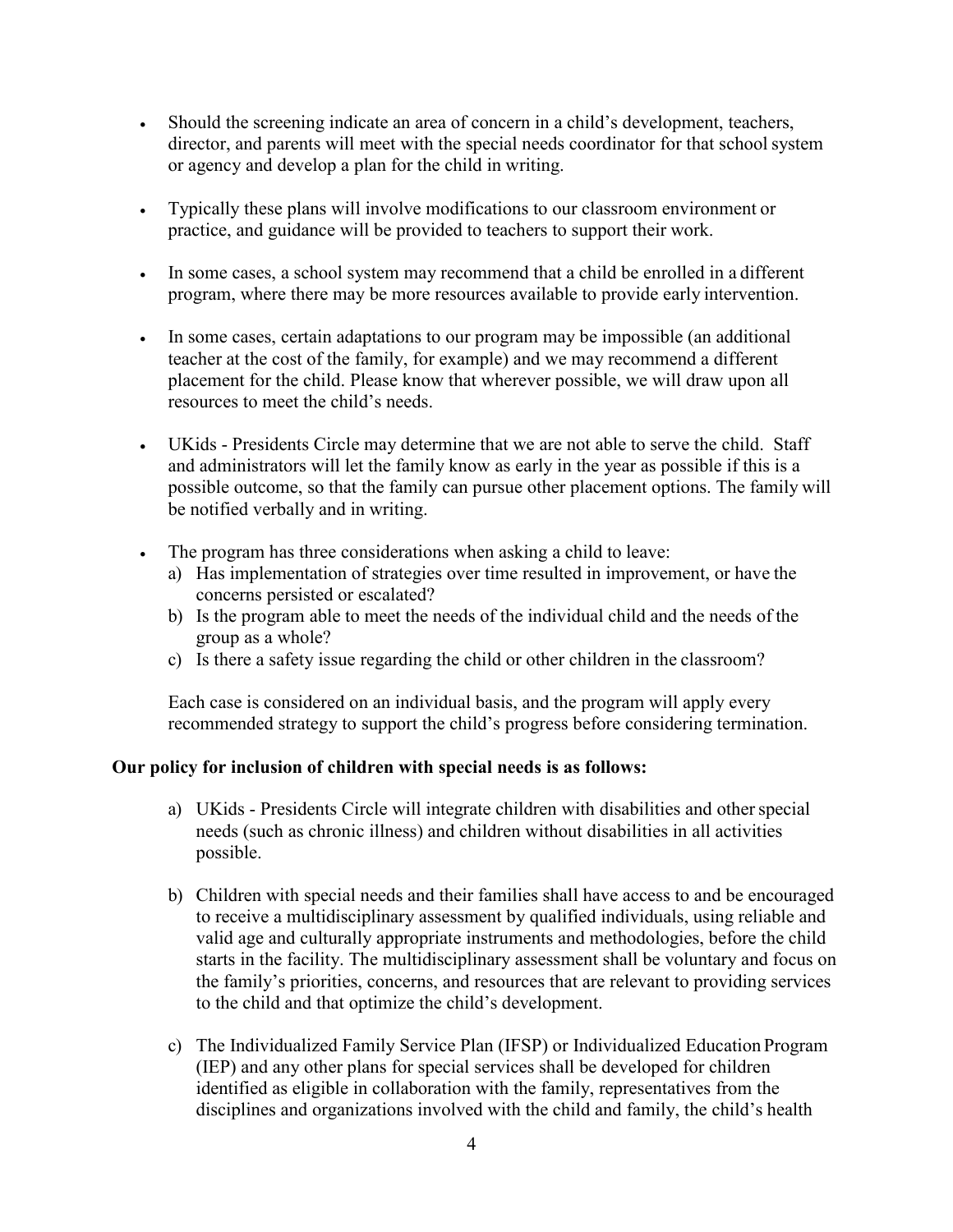care provider, the staff of the facility (depending on the family's wishes), and the agency's resources and state laws and regulations.

- d) If a child has an IEP or IFSP, the Director will be responsible for coordinating care within the facility and with any caregivers and coordinators in other service settings, in accordance with the written plan.
- e) A child with special health care needs shall have a special care plan on file that includes emergency contact information, health provider, triggers, signs and symptoms of the condition and treatment instructions.

In all cases, we place the best interest of our children and families at the center of all plans, and work with the family and with community partners to ensure that the best plan is developed.

#### **Steps for Addressing Problem Behaviors:**

- 1. The behaviors of children shall be addressed by the classroom staff as outlined by our Positive Guidance Policy. This could include positive reinforcement for any appropriate behavior, redirection, reminders of classroom rules, modifying the classroom environment, or the teacher may respectfully help the child gain control when necessary. Classroom staff shall observe all children and document these behaviors to help ascertain any patterns or precipitating factors of the problem behavior. At no time shall the staff use shaming, the withholding of food, or physical punishment of any kind.
- 2. When a child exhibits a problem on a continual basis that is not resolved through the appropriate behavior management strategies, the classroom staff will meet with the Center Director to document the problem behavior and ask for further guidance.
- 3. If the behavior problem is still not resolved, the Director will request a meeting with the child's parent(s), to discuss the problem behavior. The Director, parent(s), and teaching staff will collaborate on the development of strategies to resolve the problem behavior. During this process, the teaching staff will keep the Director and parent(s) informed of the progress in resolving the problem. Observations will be documented, and a copy will be given to the parent(s) as well as placed in the child's file. If a child's behavior results in the injury of another child or staff member, that child's parent(s) will be notified as soon as possible and written documentation will be given and placed in the child's file.
- 4. If the Center staff feel that they need further assistance in resolving the behavior problem, the program may, with parental permission, request the assistance of an outside agency. If the Center staff feels the behavior may result in a special need, the program may, with parental permission, refer the child for an evaluation. If the parental permission is refused, and the problem behavior continues, the continued enrollment of the child will be reconsidered with the provisions of # 6 listed below.
- 5. If the results of an outside evaluation suggest the need for accommodations of special needs, the program will provide these or other appropriate accommodations as long as they are not an undue hardship on the program as outlined by the Americans with Disabilities Act (ADA). In some cases, certain adaptations to our program may be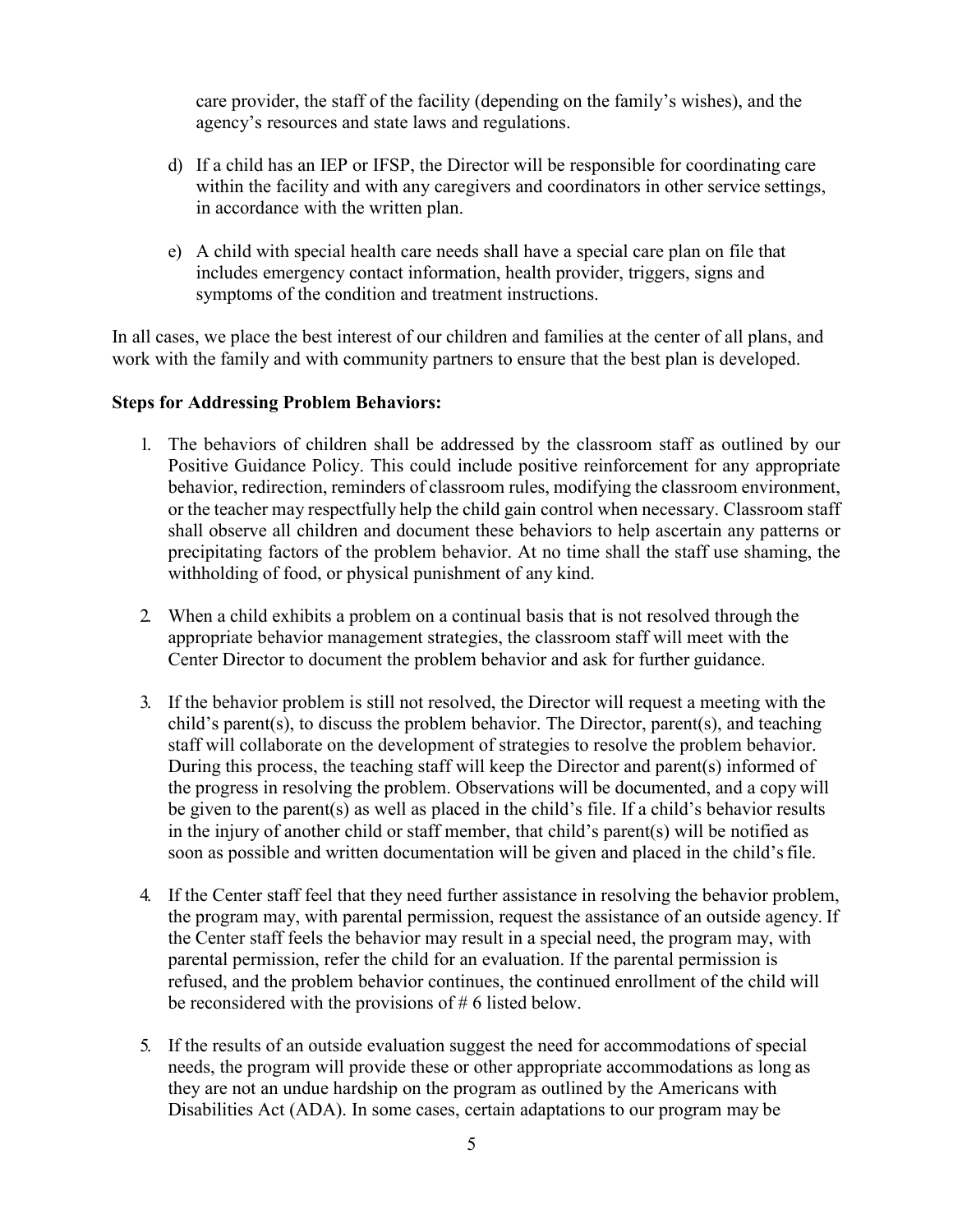impossible (an additional teacher at the cost of the family, for example) and we may recommend a different placement for the child. Please know that wherever possible, we will draw upon all resources to meet the child's needs.

- 6. If all of the above steps fail to resolve the behavior problem, the program may ask the parent(s) to obtain care for their child at another Center. The program will provide the parent(s) with 2 weeks' notice, except where such notice is not reasonable because of safety concerns, and will try to assist the parent(s) in obtaining alternative care and resources.
- 7. Written documentation of all of the steps above will be provided to the parent(s) and placed in the child's file.

#### NON-DISCRIMINATION POLICY

The University of Utah does not discriminate on the basis of race, ethnicity, color, religion, national origin, sex, age, disability, sexual orientation, gender identity, gender expression, genetic information or protected veteran's status, in employment, treatment, admission, access to educational programs and activities, or other University benefits or services. Additionally, the University endeavors to provide reasonable accommodations and to ensure equal access to qualified persons with disabilities. Inquiries concerning perceived discrimination or requests for disability accommodations may be referred to the University's Title IX/ADA/Section 504 Coordinator:

Director, Office of Equal Opportunity and Affirmative Action 201 South Presidents Circle, Rm.135 Salt Lake City, UT, 84112 801-581-8365 (voice/tdd) 801-585-5746 (fax) [www.oeo.utah.edu.](http://www.oeo.utah.edu/)

#### SUSPECTED CHILD ABUSE & MANDATED REPORTING

In accordance with the University Safety of Minors Policy (Rule 1-015) and State of Utah law (Code 62A-4a-403) all authorized adults working with minors are trained in mandatory reporting requirements.

A mandated reporter is a person who is legally required to ensure a report is made when abuse is observed or suspected. The state of Utah designates a Mandatory Reporter as "any person who has reason to believe that a child has been subjected to abuse or neglect" (Utah Code Ann. §62A-4a-403). They do not have to prove that abuse is occurring, just that there is reasonable cause to believe abuse or neglect is occurring. This report must be made to a law enforcement agency or the Division of Child and Family Services.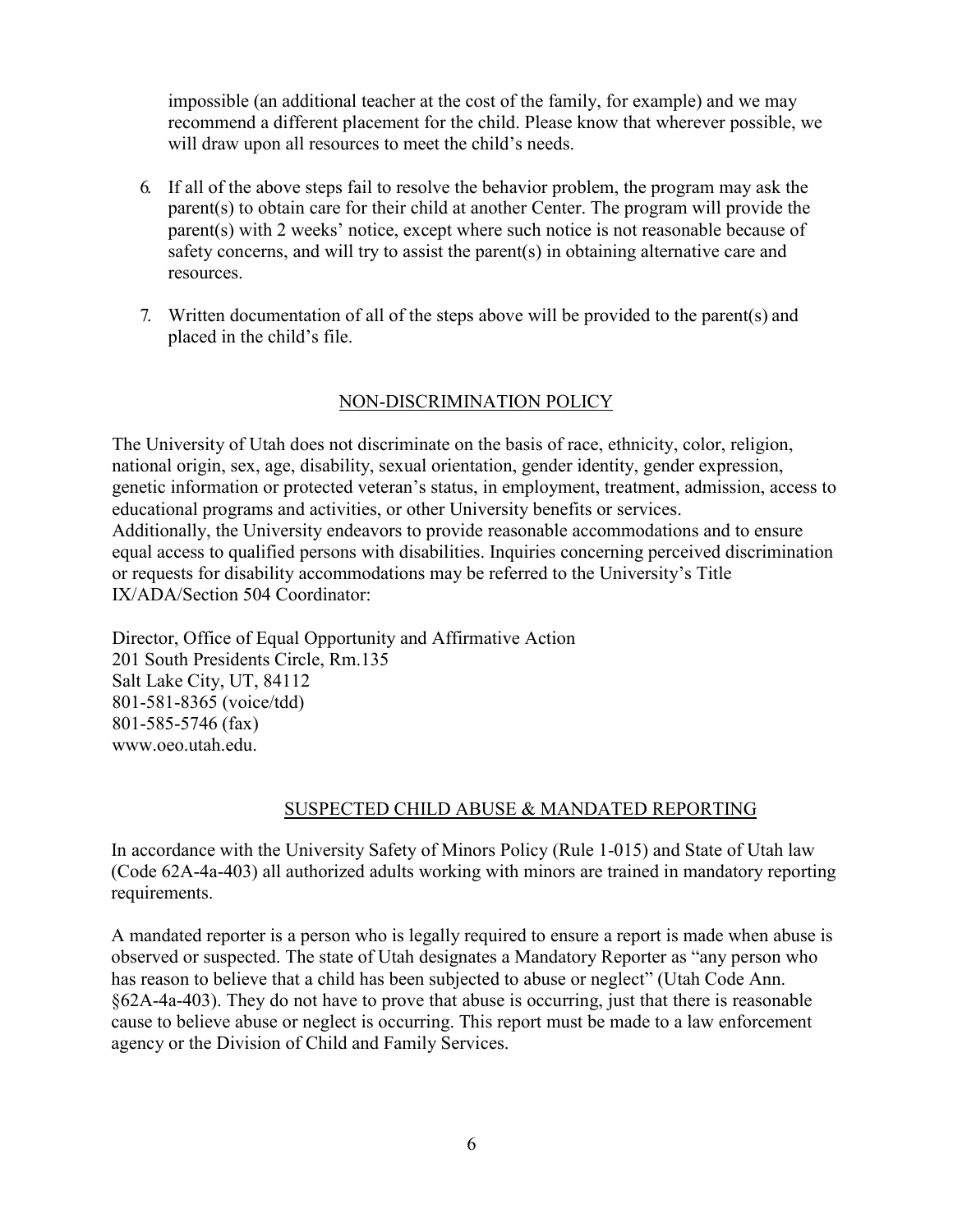In addition to notifying law enforcement or DCFS, the Safety of Minors Policy (Rule 1-015) also requires that individuals report known or suspected abuse of a minor during a University program or event, or on University premises, to the Office of Equal Opportunity and Affirmative Action at the University of Utah. All staff members who are to be with minors are required to participate in a OEO/AA Minor Safety and Reporting training prior to employment. If you, as a parent or guardian, have concerns about any misconduct in connection with a University program or event, please contact the University's Office of Equal Opportunity and Affirmative Action at (801) 581-8365. Related links: https://dcfs.utah.gov/contact/ https://oeo.utah.edu/resources/minors-in-university-programs/

#### ENROLLMENT POLICY

UKids - Presidents Circle is operated within the Student Affairs Division of the University of Utah. Children of University of Utah students have priority placement and subsidized fee options at the Center. Children of University of Utah students will continue to be eligible as long as one parent maintains a registered student status. If the parent loses his/her student status at any point during the academic year, he/she may no longer be eligible for priority student placement and rates. A weighted criteria scale based on student demographics is used to determine final enrollment. While university faculty, staff, post doctorates and visiting scholars are not eligible for subsidized care, we welcome their participation in our program if student slots are unfilled. Members of the community with no university affiliation are also welcome, if availability permits.

#### <span id="page-9-0"></span>**Rates**

Students pay an hourly rate (basic rate chart below) based on the child's age, family size, and socio-economic status.

| Child's Age       | <b>Hourly Rate Range</b> |
|-------------------|--------------------------|
| 6 weeks-36 months | \$7.60-\$8.65            |
| 3-5 Years         | $$6.05 - $7.10$          |

Faculty, Staff, and Community families pay a fixed rate (basic chart below) based on the age of the child.

| <b>Faculty/Staff</b> | \$8.15-\$10.30  |
|----------------------|-----------------|
| <b>Community</b>     | \$10.30-\$12.50 |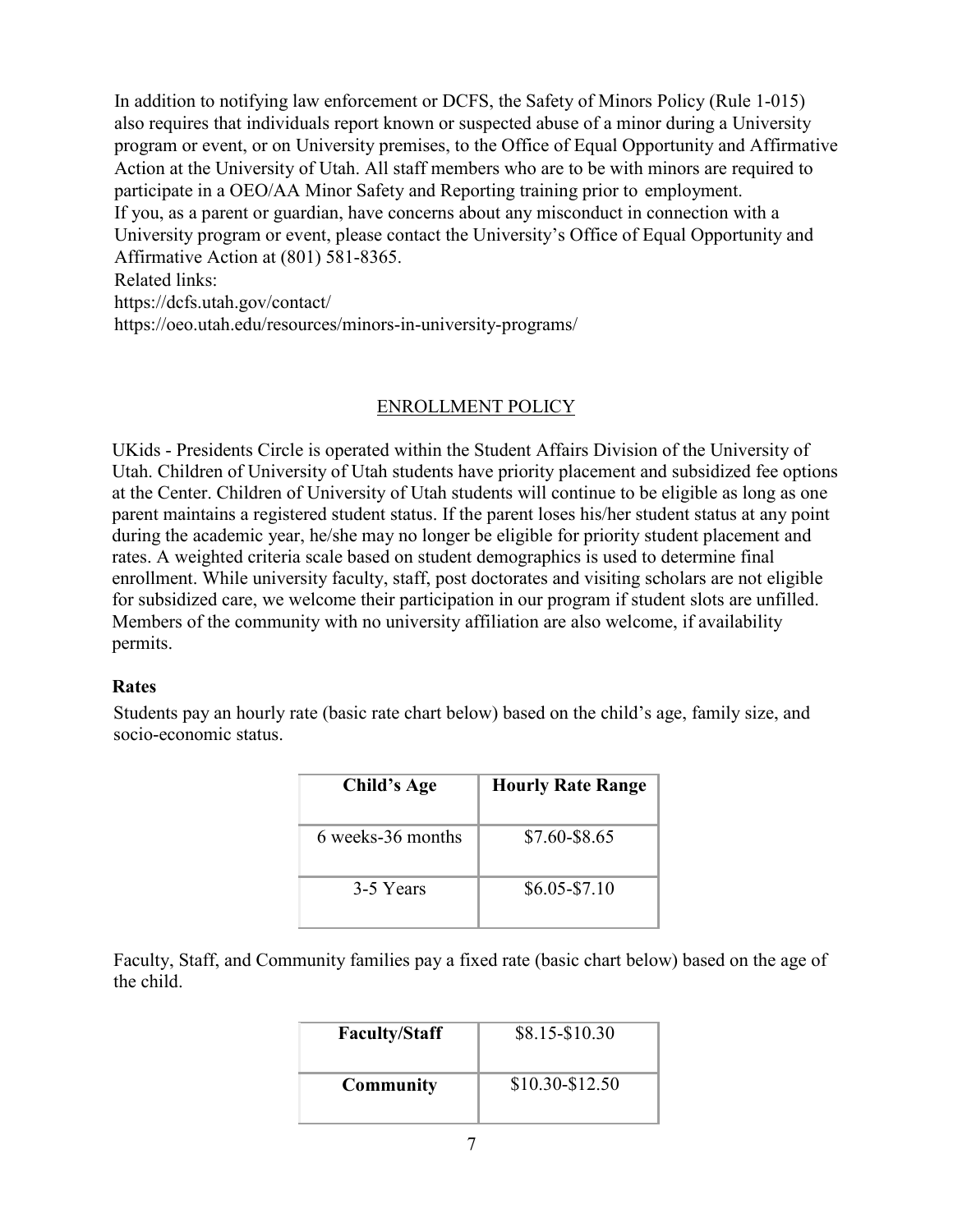Our program also offers a sibling discount of 10%. Limited financial assistance is available for students from the CCAMPIS Grant administered through the Center for Child Care and Family Resources and the "School-Life" Scholarship fund through the Associated Students of the University of Utah (ASUU). If you are interested in applying for aid, please contact the Center for Child Care and Family Resources at the following emails:

[CCAMPIS@sa.utah.edu](mailto:ccampis@sa.utah.edu) [childcarescholarship@sa.utah.edu](mailto:childcarescholarship@sa.utah.edu)

New families are encouraged to set up a tour of the program and meet the teachers prior to enrollment. Initial enrollment with be handled by the Ukids – Child Care Programs Enrollment Specialist. Once enrolled, families are invited to an orientation meeting at the beginning of the semester to become familiar with program policies and procedures, while their child spends some time in their new classroom with their new teachers. New families are also welcome to help their child transition to the program by spending time with them for a while in the classroom on their first day or two using a very consistent drop off routine. Please note UKids - Presidents Circle has a two-week adjustment period for new families during which either party may terminate child care arrangement with a 24-hour notice. If at any time after this trial period either party wishes to end the Service Agreement, a two-week written notification is required. (See Withdrawal for more details).

#### **First Day Checklist**

All families are required to submit the following paperwork at the start of the semester:

- Semester Service Agreement
- About Your Child form
- Up-to-date immunization record
- Family Photo for classrooms to display

## **Please provide the following items on or before your child's first day at our program (ALL items MUST be labeled with your child's first AND last name):**

## **Infant and Toddler**

As the parent of an infant or toddler, you are required to bring a diaper bag with your child every day. Read over the lists below to determine which items are needed daily and which items can be stored at the Center:

*Items for bag (to be taken home daily)*

- Pacifier, lovie, or stuffed animal/small blanket (if needed for separation)
- 2 Complete changes of clothes (seasonal wear)
- Water cup or bottle
- Breast milk or formula, and/or food (cut to appropriate size)
- If your child no longer sleeps in the crib and will be here between  $12:00$  P.M.  $2:00$ P.M., please send a child-sized blanket and fitted sheet.
- Sunscreen (only if you prefer a special brand otherwise, the Center will apply a generic SPF 50 UVA/UVB protection)

*Items to leave at the Center:*

- Diapers (large bag, and then as needed throughout semester)
- Wipes (as needed throughout semester)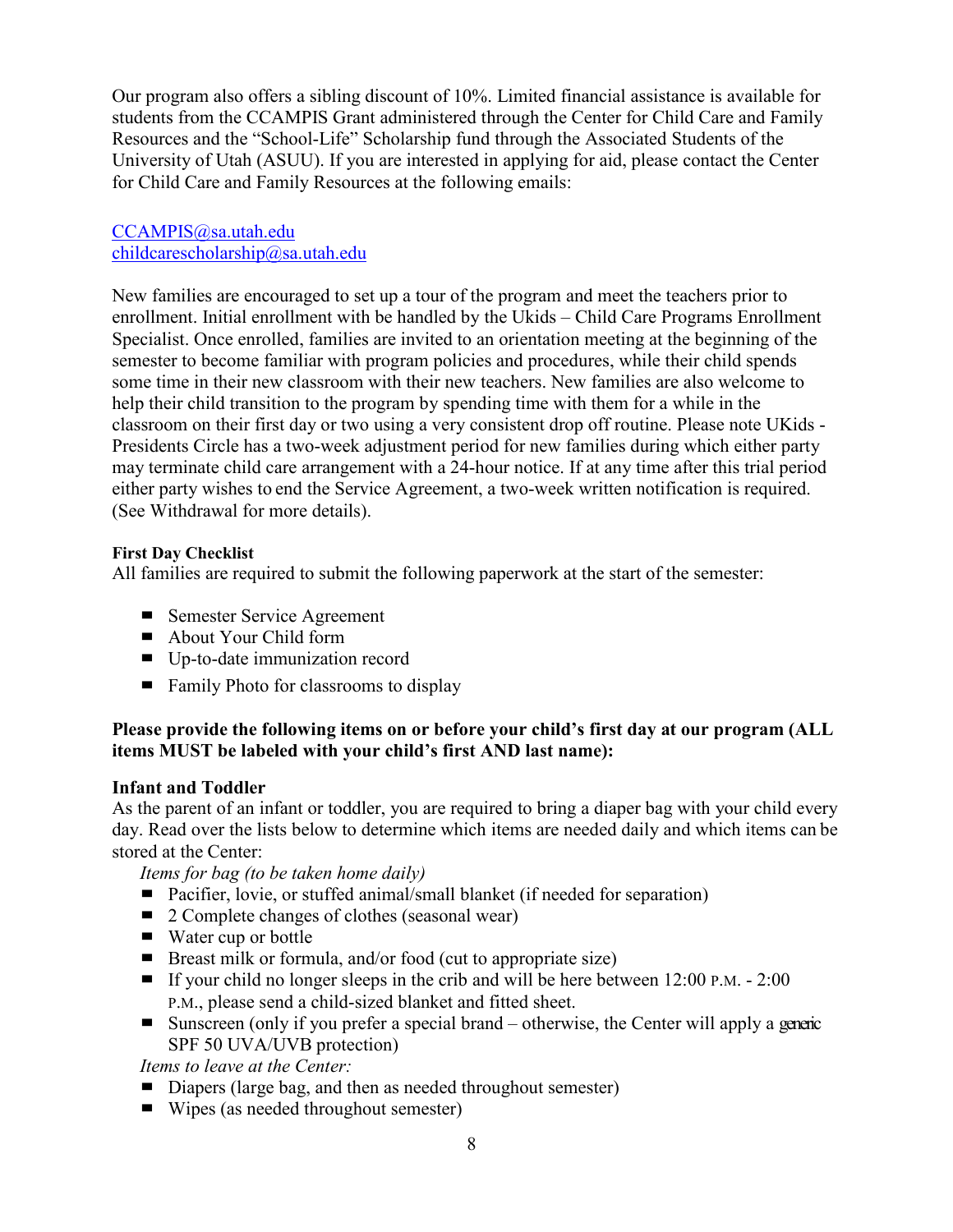## **Twos, Threes, and Preschool**

As the parent of a two-five year old, you are required to bring a bag with your child every day: a diaper bag or backpack, as appropriate for your child. Read over the lists below to determine which items are needed daily and which items can be stored at the Center:

*Items for bag (to be taken home daily)*

- Lunch with all items labeled if child will be here at 12:00 P.M.
- Dinner with all items labeled if child will be here at  $6:00$  P.M.
- $\blacksquare$  2 Complete changes of clothes (seasonal wear)
- Child-sized blanket and fitted sheet if child will be here between 12:00 P.M.-2:00 P.M.
- $\blacksquare$  Soft toy for rest time (if needed)
- $\blacksquare$  Water bottle or sippy cup
- Sunscreen (only if you prefer a special brand otherwise, the Center will apply a generic SPF 50 UVA/UVB protection)

*Items to leave at the Center:*

- Diapers (large bag, and then as needed throughout semester)
- Wipes (as needed throughout semester)

#### POSITIVE GUIDANCE POLICY

Our goal in guiding the children is for them to move towards controlling their own behavior. We avoid using techniques that will damage the children's good feelings about themselves or others.

We begin by arranging the environment to prevent discipline problems. This includes planning interesting activities, not asking children to be still for too long, and meeting their needs for food, rest, and active play.

When children do misbehave, we positively guide them in finding a better way to solve the problem. When misbehavior includes destroying or breaking materials, the children will be given the chance to use the materials again in an appropriate manner, but if continued the materials may be put away until another day when the child will be given another opportunity to use it appropriately. When children disrupt group activities, they can choose to participate without interrupting or choose another activity which would not interrupt the group time. Small and large group activities are always optional in all classrooms.

If your child has had a difficult time, the staff will give you a verbal or written "Just to Let You Know" behavior report which summarizes your child's day. We will work together with the family to assure consistency at home and at school in working with the child, and all will be discussed in a confidential manner that is respectful to your family.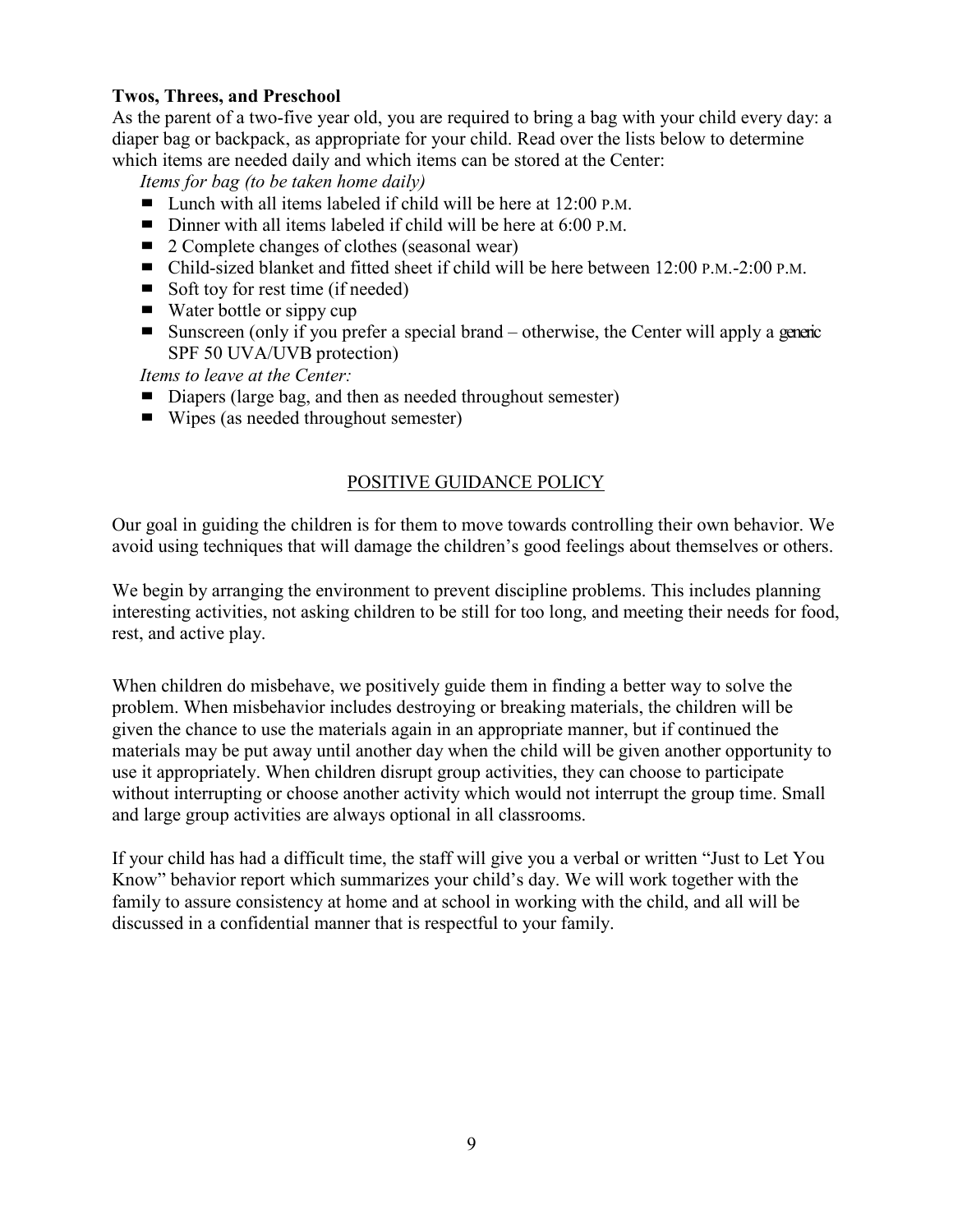#### **Our Methods of Positive Guidance Include:**

- Encouraging children to solve problems through the use of words
- Learning to acknowledge feelings and associate feelings with actions
- Redirecting children to focus on a different activity in a positive manner
- Telling children what they *can* do, rather than what they *can't* do
- Continually focusing on building self-help skills in order to strengthen self-esteem and positive self-image
- Using positive reinforcement and acknowledging appropriate behavior that should be continued in the future
- Assisting children in planning actions and language for similar situations in the future
- Modeling kind, patient, and gentle actions, words and behavior

## OPERATIONAL POLICIES

The hours of operation for Fall/Spring Semester are from 7:00 A.M. to 7:00 P.M. Monday through Thursday, and 7:00 A.M. to 6:00 P.M. Friday. Summer hours of operation are Monday through Friday 7:00 A.M. to 6:00 P.M. We are open during finals week; however, it is by appointment only through the Center for Child Care and Family Resources office. The Center is *closed*  during all University holidays, as well as between semesters when school is not in session. Please use the link below to be directed to the academic calendars for more information: <http://registrar.utah.edu/academic-calendars/>

Please note that we have an open-door policy with respect to families and caretakers in the Center. Families are welcome to visit classrooms or the office during any business hours.

Families may sign up for part-time hours, with a minimum of 4 hours/week (2 hour blocks/day minimum) and a maximum of 20 hours/week. There will be no drop off or pick up from 12:00- 2:00pm in respect for rest time.

**Due to staffing requirements, we are unable to give tuition credit if a child does not attend during their scheduled hours (illness, vacation, appointments, etc.).**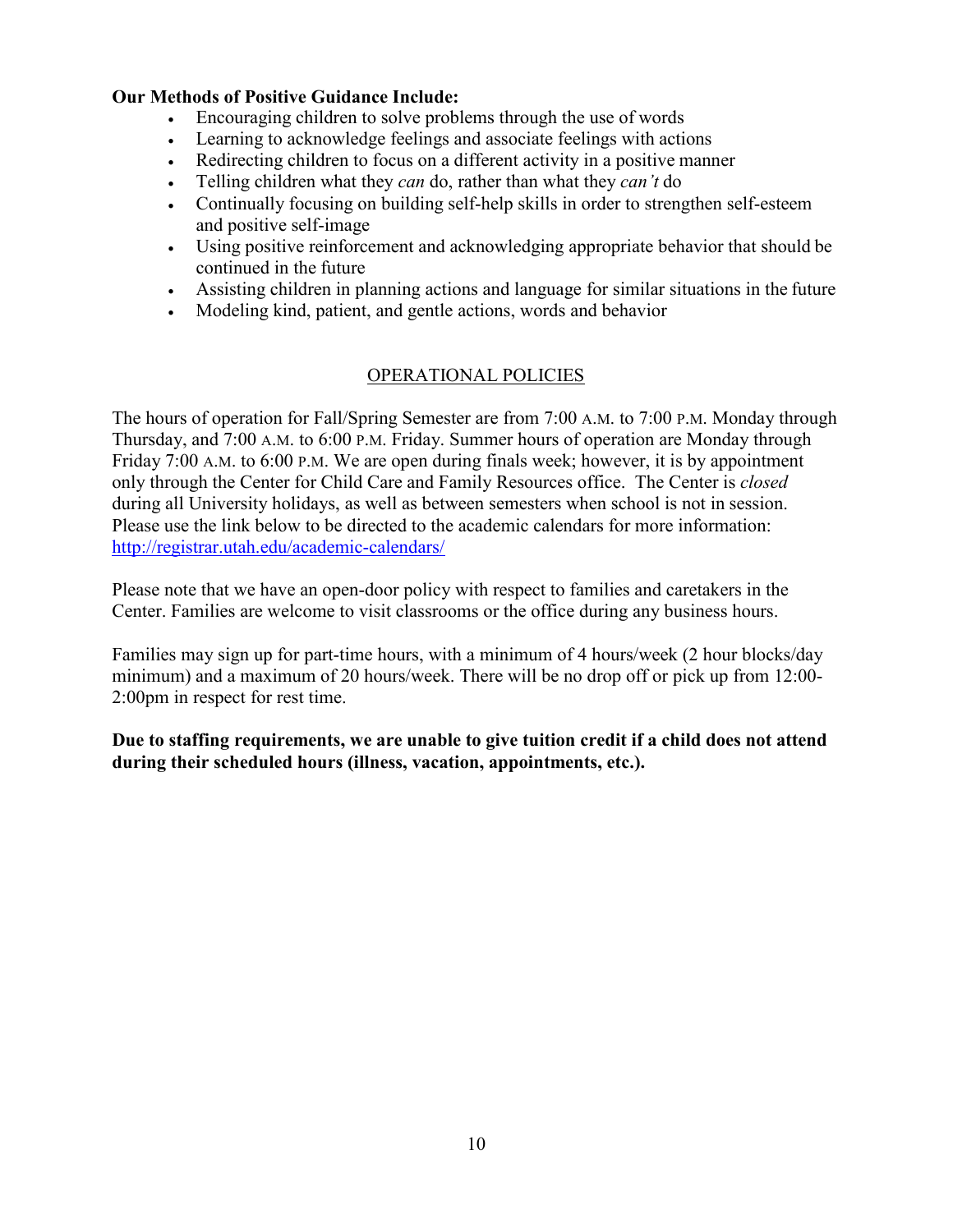#### **Sign-in & Sign-out**

You are required to sign your child in and out of the program each day using your child's unique pin on the EZ-Care2 Time Clock computer in the hallway. Our staff assumes responsibility for your child once they are signed into the program. Parents must bring children all the way into their classrooms and acknowledge a staff member upon arrival and pick-up.

#### **Early Arrival & Late Pick-up**

Dropping off out of your child's scheduled time creates a situation where the center is out of State licensing/NAEYC adult-child ratio compliance. Dropping off early is not permitted, unless you stay in the classroom with your child until your scheduled drop-off time. *Early arrival or late drop offs will be charged \$1.00 per minute.* If you are running late, even by a few minutes, please call the center to let the office know that you are on your way.

#### **Schedule Change & Extended Hour Requests**

We understand that class schedules can change, and we will accommodate those changes pending availability and the director's approval. All changes to your schedule shall be submitted on the Schedule Change Request form at least 48 hours before the desired start date, and (if approved by the Director) will become an amendment to your Service Agreement. Administration staff will not check availability or accommodate requests until the proper form is submitted online on our website. *Also, please note that all schedule changes require a \$25 fee.*

Extended hours may be available upon request and pending the Director's approval; however, 24 hours' notice is required. We ask that you refrain from requesting hours on the day you need them, or on a regular basis, to respect our need to accommodate them with staffing. Extended hours are intended to be used on an occasional basis to help accommodate student families. In the event a family is utilizing extended hours too frequently, it will be at the program's discretion to not accommodate those requests. Any extended hours will be charged your hourly rate, and will be added to your ledger to be reflected in your overall tuition payments. Additional hour tuition is due before the day of requested hours.

Official confirmation from administration staff is required for both schedule change and extended hour requests to take effect. Only requests submitted on the proper online form will be accommodated – any email or phone requests will be directed back to you with the proper form.

#### <span id="page-13-0"></span>**Authorization to Release Child**

Your child must be picked up by an adult who is at least 18 years old and listed on your child's Emergency Contacts*.* In order for your child to be released to a person other than a parent or legal guardian, permission must be given to the teacher in writing. Verbal permission is not enough. Only those individuals listed as Emergency Contacts are allowed to pick up your child, and this person may be asked to show ID*.* For reasons of safety and confidentiality, please do not give out the door code or your EZ-Care2 Time Clock codes to persons who will not be regularly picking up. *We will not release a child without written permission.*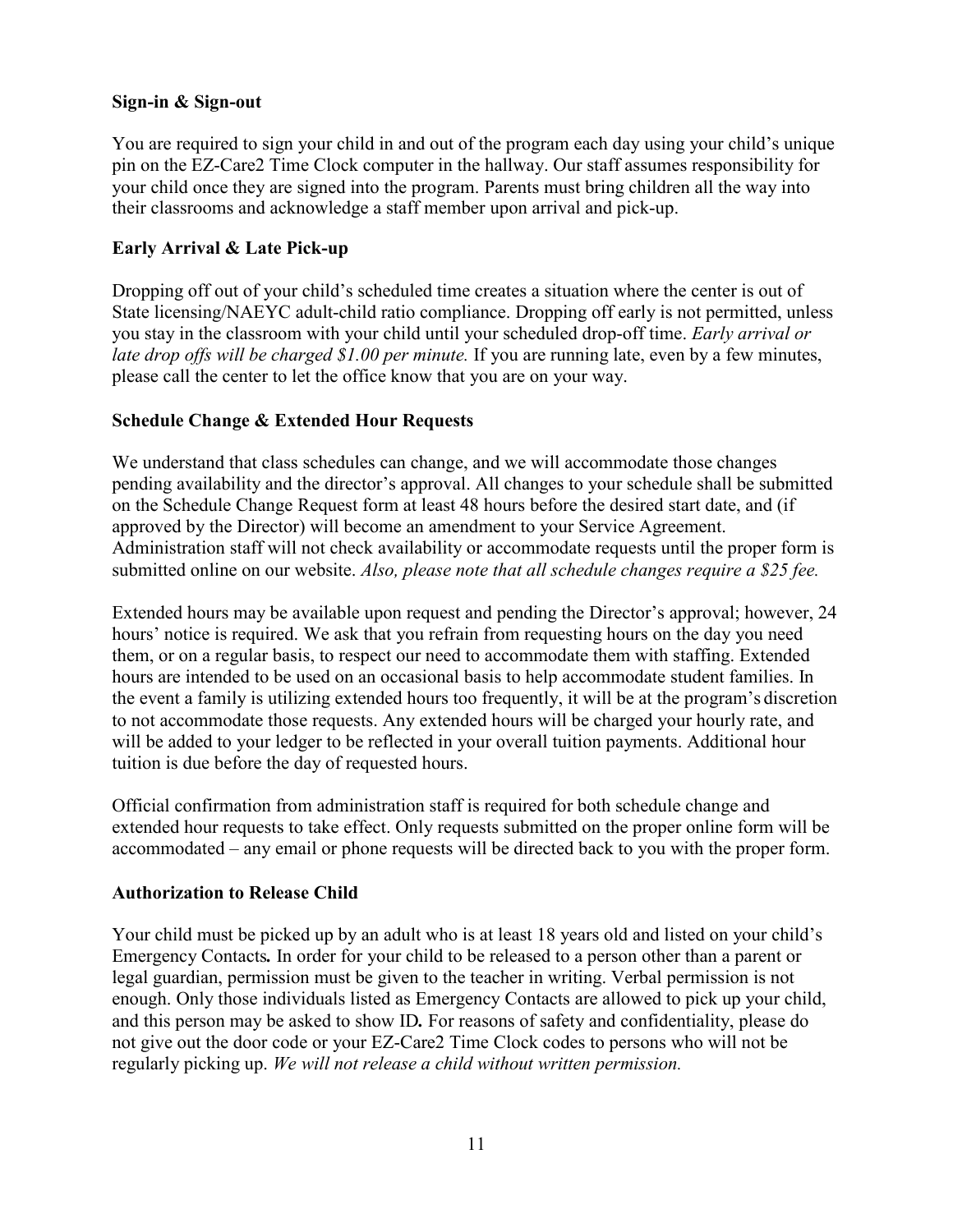## <span id="page-14-0"></span>**Legal Custody**

The Center cannot refuse to release a child to parent or legal guardian who has or shares legal custody of the child. In most cases, both parents have equal custody rights, unless a court or valid written separation agreement proves otherwise. If you are experiencing custody difficulties we strongly urge you to keep the Center Director fully advised of circumstances that affect your child and their drop-off and pick-up routines at the center.

## <span id="page-14-1"></span>**Withdrawal**

We understand that schedules, finances, living situations, etc. may change during the course of your enrollment this semester. In the event that you wish to withdraw from the program, UKids – Presidents Circle requires a two week notice for all enrolled families. Notices of Withdrawal are to be submitted using the center's online withdrawal form which can be found on our website: https://presidentscircle.utah.edu. Notice received prior to the Monday before the semester begins will not be subject to a withdrawal fee. If written notice is received during the semester, a fee will be charged equal to 2 weeks of the tuition amount listed above.

## <span id="page-14-2"></span>**Tuition and Fees**

Your Service Agreement includes your rates and tuition fee schedule, and will be given to you prior to the first week of the semester. Tuition must be paid by the identified dates on your Service Agreement. The first tuition payment is required to be paid one week prior to the first day of the semester (or the first day of enrollment) in order to hold your child's spot. If the first tuition payment is not received by this date your child's spot will be given to the next person on the waiting list.

Please note that an additional amount of \$20.00 will be added to your balance if you fail to make a payment by the due dates listed on your service agreement. Failure to pay the following day will result in a fee of \$10.00 per day for every additional day the payment is not received.

If a tuition payment for child care services is more than two weeks overdue, your child/children will not be allowed to attend pending approval from the director and payments being current, including all late fees. If there continues to be an outstanding balance at the end of the semester, balances will be turned over to University Collections and may result in a "hold" being placed on student registration and records, and/or balances withheld from University employees' wages. There will be no reimbursement for unused childcare due to illness, vacation or other absenteeism. Families with 2 or more late payments in the semester may be subject to loss of priority placement for the next semester and or disenrollment.

Tuition must be paid [online](http://presidentscircle.childcare.utah.edu/enrollment/online-payment.php) and a \$1.00 service fee will be charged. Sorry, we cannot accept cash or check.

## <span id="page-14-3"></span>**Parking**

There are 7 shared 10-minute parking slots on the west side of the building that are used on a daily basis by over 200 families. A special "Preschool" parking pass can be obtained from the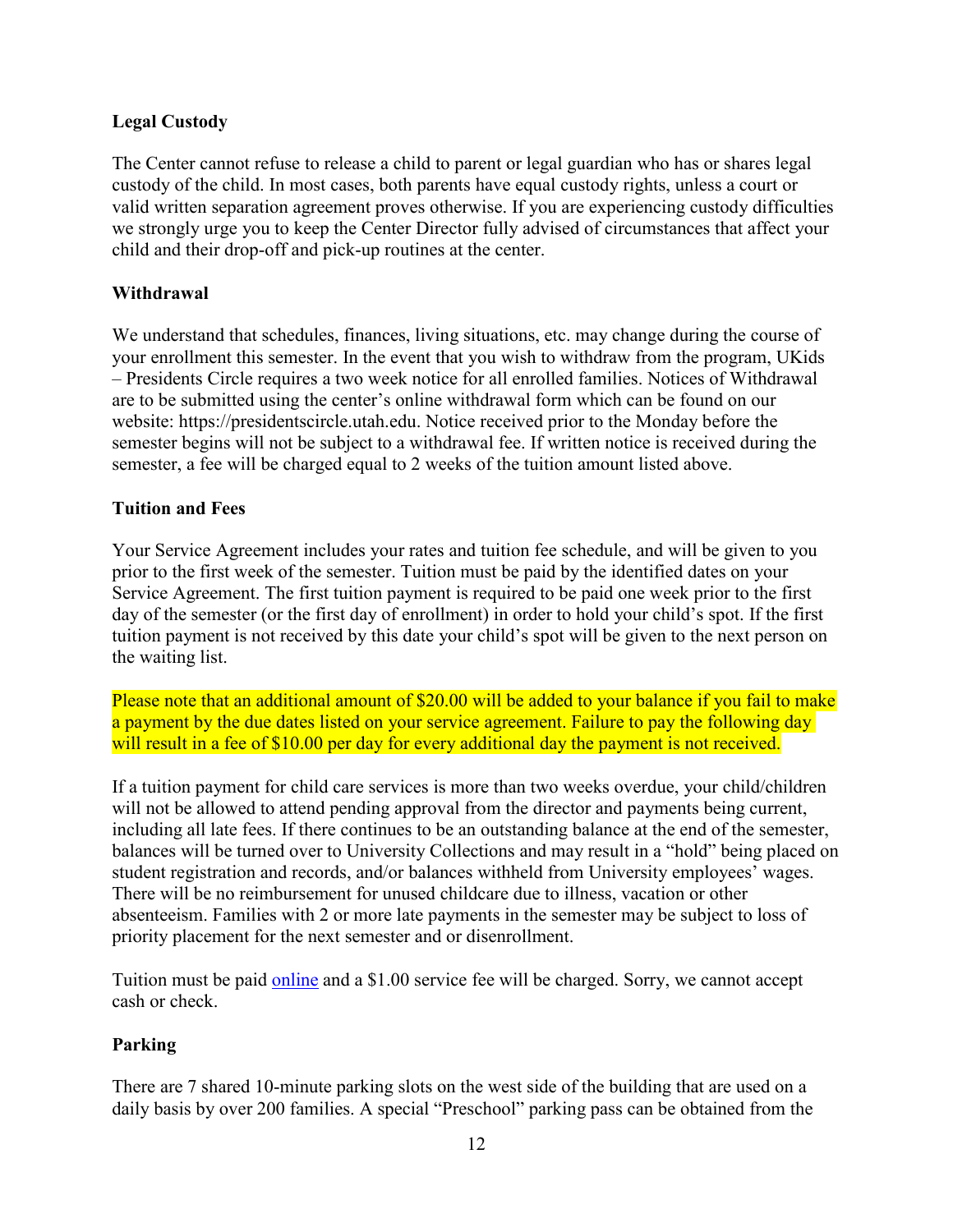Director in order to park in the marked spots. Cars staying over 10 minutes will be ticketed. Parking for no more than 10 minutes is also allowed at the meters on Presidents Circle; however, your "Preschool" parking pass must be visible and your *hazard lights must be flashing* to ensure you do not receive a parking violation.

## ADDITIONAL PROGRAMS

## <span id="page-15-0"></span>**Drop-In Care**

UKids - Presidents Circle offers drop-in care during Fall and Spring semesters. Drop-in care hours are Monday-Thursday 5:00-7:00 P.M. Parents must call or email to check availability for the day/time that care is needed. A Drop-In Care Punch Card must be purchased prior to the day of care. An up-to-date copy of your child's immunizations, as well as the Evening Care Waiver form, must be provided. Parents may find additional information as well as purchase punch cards online. See chart below for punch card prices.

| <b>Punch Card Prices</b>      | 6 weeks- 2 years old | 3-7 years old    |
|-------------------------------|----------------------|------------------|
| <b>Student Families</b>       | \$49 for 8 hours     | \$36 for 8 hours |
| <b>Staff/Faculty Families</b> | \$63 for 8 hours     | \$49 for 8 hours |

Punch cards purchased online by either enrolled or non-enrolled university affiliated families may only be used from 5:00-7:00 P.M. Monday-Thursday, in accordance with the drop-in care program.

## <span id="page-15-1"></span>**Team Tots**

UKids - Presidents Circle offers free child care for student parents while they workout at the Student Life Center during Fall and Spring semesters. Team Tots care is available Tuesday & Thursday evenings, between 5:00-7:00 P.M. Parents must check availability by calling or emailing UKids - Presidents Circle prior the time care is needed. Parents must show their UCard to verify student status, as well as complete the Evening Care Waiver form.

## **Finals Week Care**

UKids - Presidents Circle hosts free child care for student parents during Finals Week. Priority is given to student families; however, staff/faculty and community members may utilize this service, depending on availability, at their regular hourly rate. Pre-registration is required with the Center for Child Care and Family Resources. Contact the Center for Child Care and Family Resources at  $\frac{\text{children}(Q)\text{sa}.\text{utah.edu}}{\text{for more information and to register up to two weeks prior}}$ to Finals Week.

## <span id="page-15-2"></span>**Semester Break Care**

UKids - Presidents Circle offers limited care during semester breaks. Currently enrolled parents may apply for this service beginning two weeks prior to the break. Priority is given to families who are enrolled in the Early Head Start program, then to currently enrolled students. Staff/Faculty may utilize this service depending on availability. Parents must pay their regular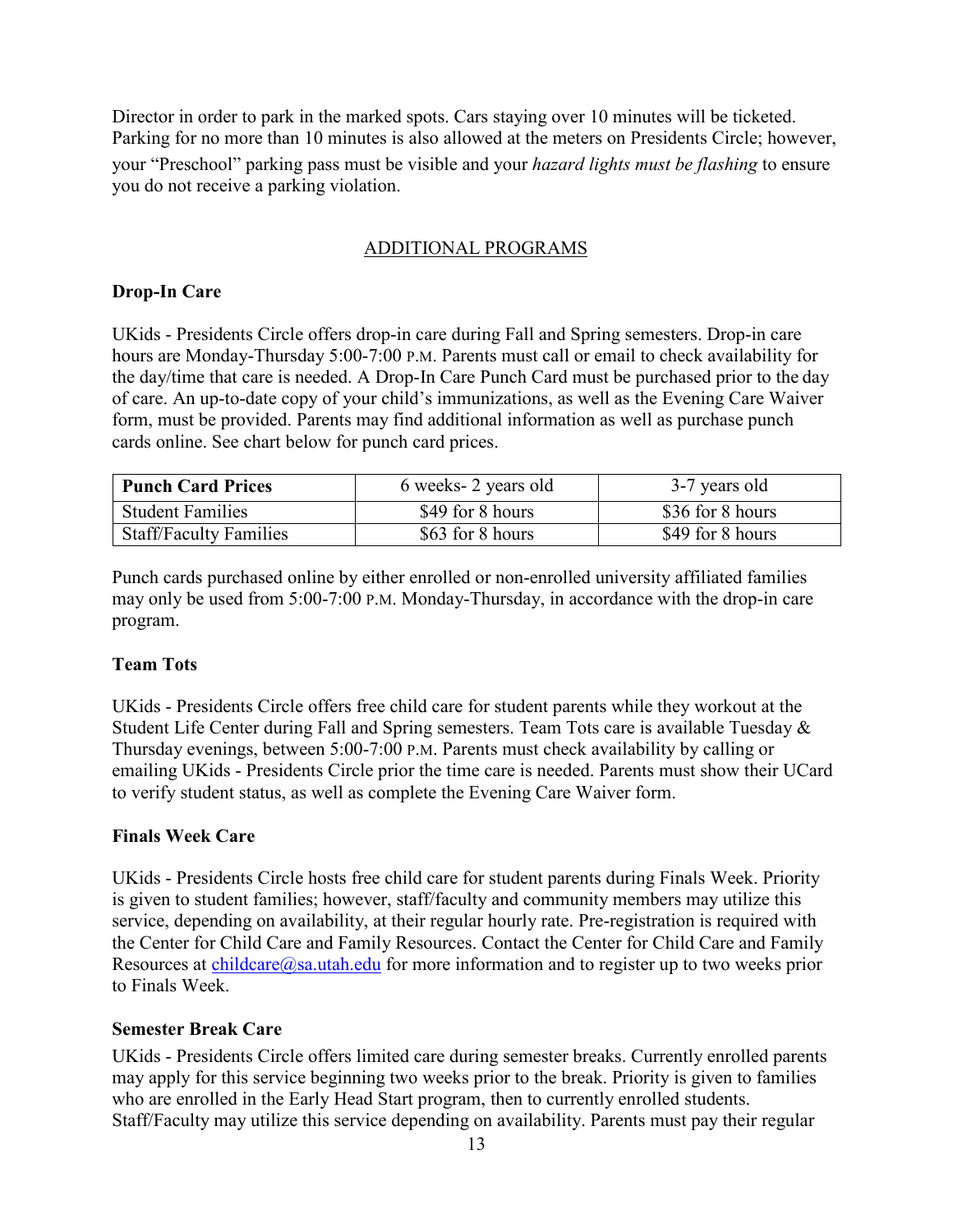hourly rate for the hours they request. Once the Break Care application is completed, and your child is accepted, you will receive a Break Care Service Agreement. Please be advised that CCAMPIS will only pay for hours used during Fall or Spring breaks. *The amount due must be paid prior to the days your child will attend.* We offer care during the following breaks:

> Spring Break Spring to Summer Break Summer to Fall Break Fall Break

## <span id="page-16-0"></span>**Parent Night Out**

One Saturday each month the Center for Child Care and Family Resources provides free child care for student parents to have a night out. Parent Night Out alternates being held at UKids – Presidents Circle and UKids – East Village. This service is free for students; staff and faculty may attend pending space and paying a fee. Parents may sign up two weeks prior to the event through the [Center for Child Care and Family Resources website.](https://childcare.utah.edu/family-programs/parent-night-out.php) The dates of Parent Night Out can be found on the UKids - Presidents Circle website as well as CCFR's.

## <span id="page-16-1"></span>**Early Head Start**

Ukids – Presidents Circle has partnered with Early Head Start to provide additional services for income-eligible families. Families must first be enrolled in UKids - Presidents Circle, and then may apply through Early Head Start to receive benefits such as free health screenings, disposable diapers and wipes, and other resources. For more information, contact the Director at [presidentscircle@sa.utah.edu.](mailto:presidentscircle@sa.utah.edu)

## UKIDS - PRESIDENTS CIRCLE CONFIDENTIALITY AGREEMENT

All records provided regarding your child and family finances are confidential. We also ask that you respect this confidentiality by not asking staff to discuss your child or other children outside of the center. The staff at UKids - Presidents Circle understand the importance of this policy and feel uncomfortable when asked to discuss confidential issues concerning other children in the program. We encourage you to bring up child and center issues with the director directly.

All information about families and staff, including life circumstances, are kept confidential. No personally identifying information will be released or discussed outside the program.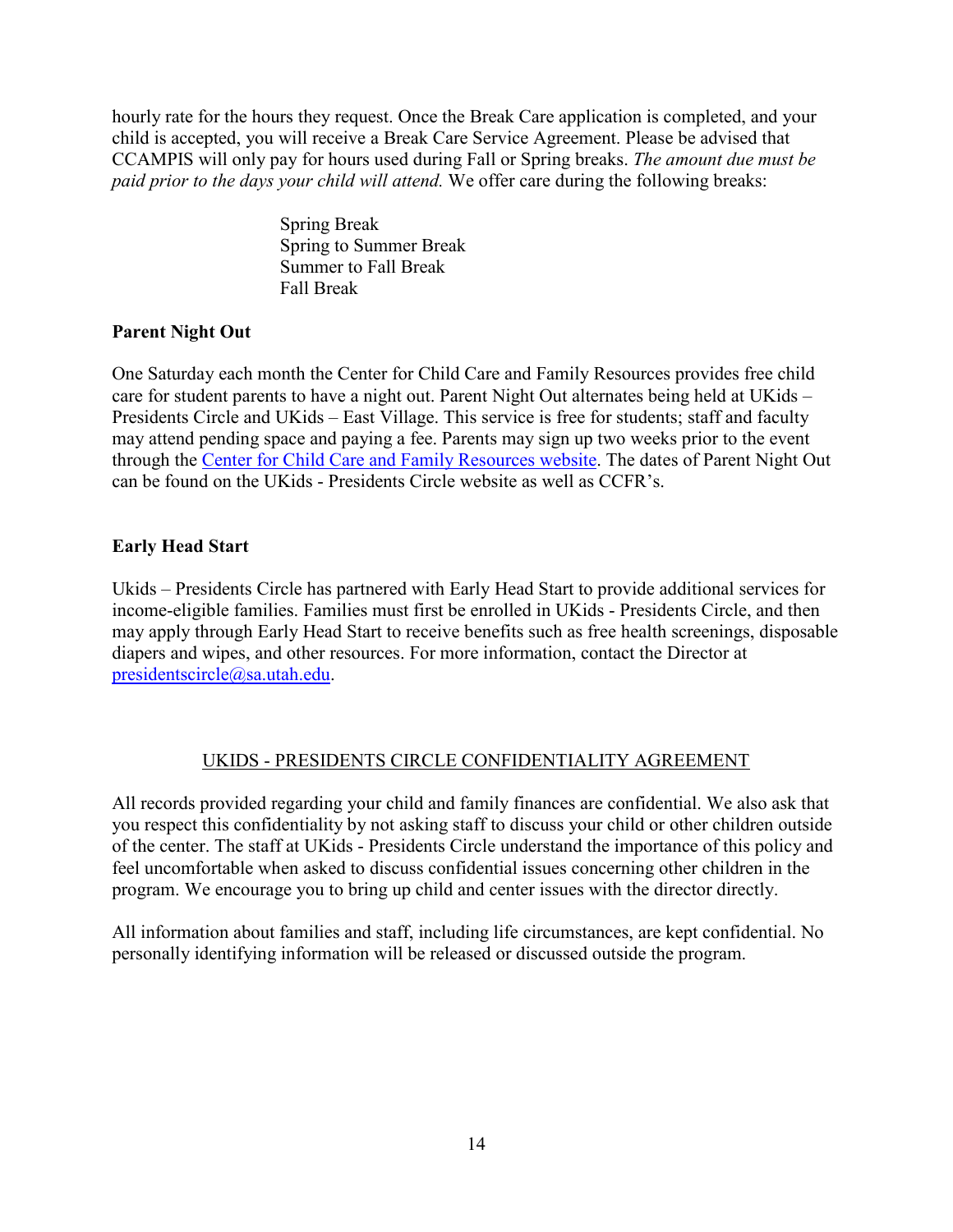#### PROGRAM CURRICULUM

UKids - Presidents Circle has five classrooms. Due to the varied ages we care for at UKids Presidents Circle and our enrollment resetting each semester, your child may be moved to a different classroom each semester. Please note that teachers will adjust curriculum to accommodate the ages and developmental levels of all children in their rooms.

All classrooms utilize the Creative Curriculum approach to learning, which is a comprehensive, researched curriculum model that honors creativity and respects the role that teachers play in making learning exciting and relevant for every child. Each classroom environment is set up around learning centers:

- Creative Art
- Library
- Dramatic Play
- Blocks
- Science, Discovery, and Math
- Music and Movement
- Writing (for children  $3+$ )

We believe children learn and develop skills and confidence through active engagement with these learning centers and with each other. Children are encouraged to explore, at their own pace, activities and materials which have been planned to stimulate each of the four developmental areas: social/emotional, physical, language, and cognitive.

It is our goal to create a nurturing environment where a child's natural love of learning will thrive. Each teaching team plans weekly to create developmentally appropriate curricula that are approved by our Curriculum Specialist and the director, and that focus on the developmental needs of individual children as well as the group, all embedded in the children's interests. We utilize the Creative Curriculum's learning objectives, which are aligned with national Core Curriculum objectives. We strive to partner with you as a parent or caretaker regarding your child's care and education. Please take the time to review the weekly curriculum plan (which the teacher will email to you weekly), and plan to communicate daily with the teaching staff regarding goals you may have for your child.

We assess children for the purposes of supporting learning, identifying children's individual needs, program evaluation, and to obtain useful information regarding children's knowledge and skills. Through ongoing observations, teachers document what they observe by recording anecdotal notes using Teaching Strategies GOLD online portfolios. The results of assessments are used to get a picture of where each child currently sits on the developmental continuum, (which are called color bands). In addition, collected documentation and assessment information is used for planning curriculum and for improving the program as a whole.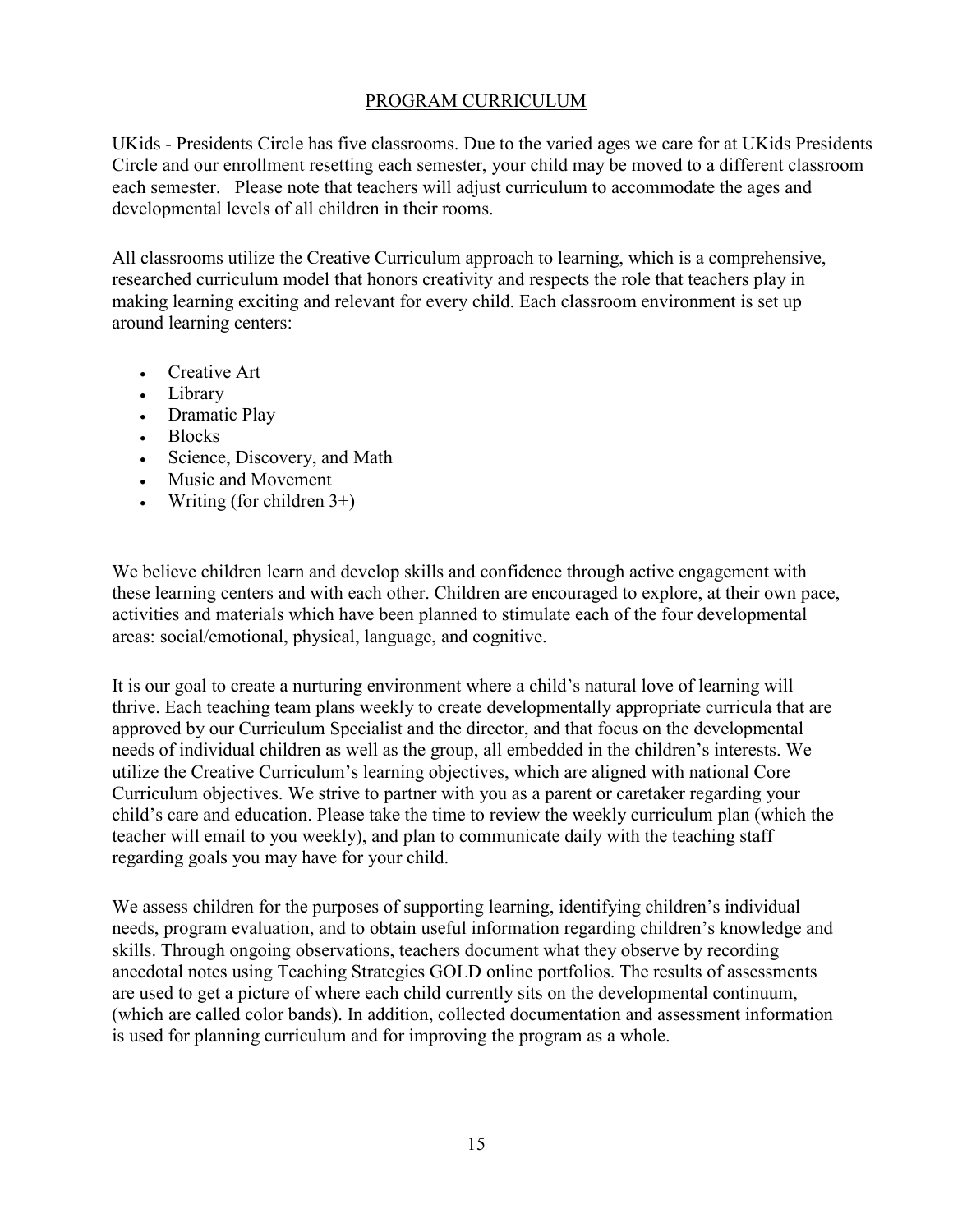## <span id="page-18-0"></span>**Communication**

Communication is a critical component of a quality program. Please watch for announcements through:

- EZ-Care2 when you check your child in and out
- Our website at [http://presidentscircle.childcare.utah.edu](http://presidentscircle.childcare.utah.edu/)
- E-mail (please make sure we have an updated address for your family) [presidentscircle@sa.utah.edu](mailto:presidentscircle@sa.utah.edu) [ukidspcpurple@sa.utah.edu](mailto:ukidspcpurple@sa.utah.edu) [ukidspcyellow@sa.utah.edu](mailto:ukidspcyellow@sa.utah.edu) [ukidspcgreen@sa.utah.edu](mailto:greenroomasuu@sa.utah.edu) [ukidspcred@sa.utah.edu](mailto:ukidspcred@sa.utah.edu) [ukidspcblue@sa.utah.edu](mailto:ukidspcblue@sa.utah.edu)
- Flyers on the Family Board above the check-in computer, or on the main door
- Signs posted on the classroom door
- Activity Calendar (emailed and on the Family Board)
- Children's Daily Forms/Chart (Purple, Green, Yellow, and Blue rooms)

Sharing information is not always easy, since parents and teachers are busy. If you have a concern or special insight that would help us with your child, please make an effort to visit with your child's teacher, call and leave a message, or drop a note for the director at the office. This will make things go more smoothly for your child, you, and the center.

*Your input is very important and always welcomed!*

## <span id="page-18-1"></span>**Parent Teacher Conferences**

A large component of our program is partnering with your family to meet the goals of your own education, as well as your child's. The teaching staff works hard, along with the support of the Curriculum Specialist, to observe, assess, and create developmentally appropriate experiences that meet the goals of your children. Children are assessed at the end of each semester. UKids – Presidents Circle uses the Teaching Strategies GOLD online curriculum system. Teaching Strategies GOLD allows you to access your child's online assessment profile, so that you may stay involved in your child's early childhood learning experience. You will be invited via email by your child's teacher to create a login to access your child's individual portfolio. Children are assessed if they attend between the hours of 7:00-4:00 P.M. Children who attend after 4:00 P.M. will be observed, but not formally assessed. At the end of each of Fall and Spring semesters, we will hold Parent-Teacher Conferences. Our expectation is that you partner with us, and attend the conference for your child/children in order to maximize your children's learning experience, and prepare them to enter grade school with the necessary school readiness skills.

## **What to Expect at Your Parent-Teacher Conference**

- Your child's teacher(s) will have compiled daily observations and an assessment portfolio, individualized for your child, prepared for your conference.
- The teacher(s) will begin the conference by asking if you have any questions regarding your child's development, so he/s he can best know what areas of development to focus on.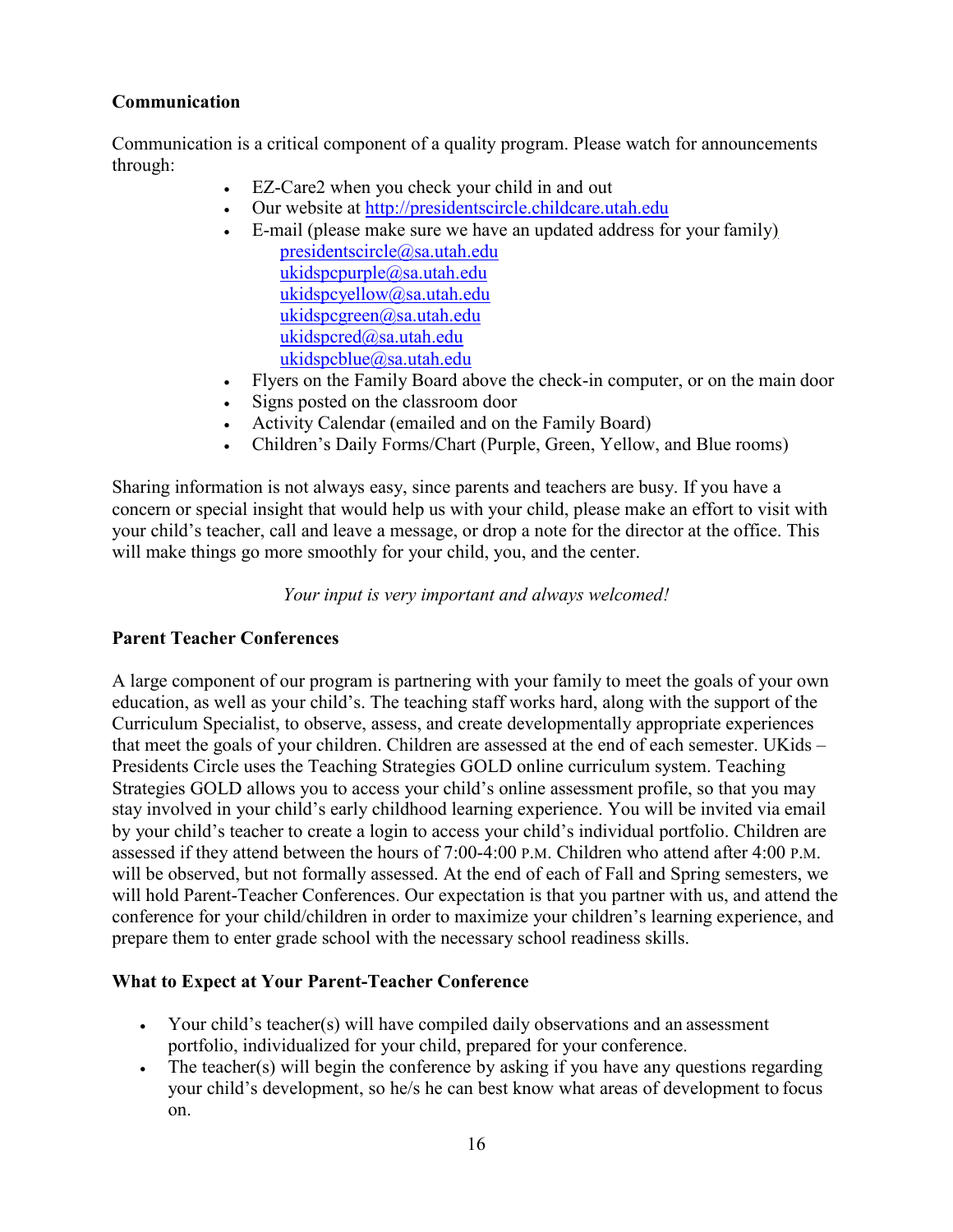- The teacher(s) will then go over those areas of development, highlighting strengths and areas of growth, as well as next steps individualized for your child.
- The teacher(s) will also present photo documentation of your child's development, creative artwork, and writing samples.
- Before the conference concludes, you and your child's teacher(s) will set goals, and discuss areas that you would like to focus on for the remainder of your time in our program, both at school and at home.

## PROGRAM STAFF

UKids - Presidents Circle is supervised and coordinated by the director. Each classroom is guided by the Curriculum Specialist who works collaboratively with the teachers to develop a developmentally appropriate curriculum based on the children's interests. Within all classrooms there are assistants that work with the teachers to create a warm and positive environment that meets the needs of each child. At times we also have student teachers and interns participating in the classroom through the Department of Family and Consumer Studies. Student teachers, interns, and volunteers are always under the supervision of a UKids staff member and never left alone with children. All staff, substitutes, students, and volunteers go through a state background check and UKids - Presidents Circle orientation before their first day with the children.

#### **Staff Qualifications and Development**

Please see our staff bios page on our website for more detailed information regarding the director, assistant director, and the teachers.

In accordance with our NAEYC accreditation standards, all classroom teachers have or are working toward a bachelor's degree in a child and family-related field. Teacher assistants have various amounts of experience and education related to the development of children or are taking college classes in the general area. All staff must demonstrate a high level of comfort with children and be at least 18 years of age. Staff members are observed and evaluated frequently to ensure a high level of quality interaction. We ensure that there are always plenty of staff members on site that have current CPR and First Aid certifications and a Food Handlers Permit. All staff members are required to obtain 20 hours of continuing education annually by attending staff trainings, college courses, conferences, and/or workshops.

#### CLASSROOM POLICIES AND PROCEDURES

#### <span id="page-19-0"></span>**Clothing**

In order to allow maximum freedom in the experiences your child may engage in at the center, we suggest that casual clothing be worn - comfortable, easy to manage when needing to use the restroom, and completely washable. We believe in hands-on learning, which means your child may get messy! Also, please dress your child in shoes that permit running, climbing, and balancing. Children who are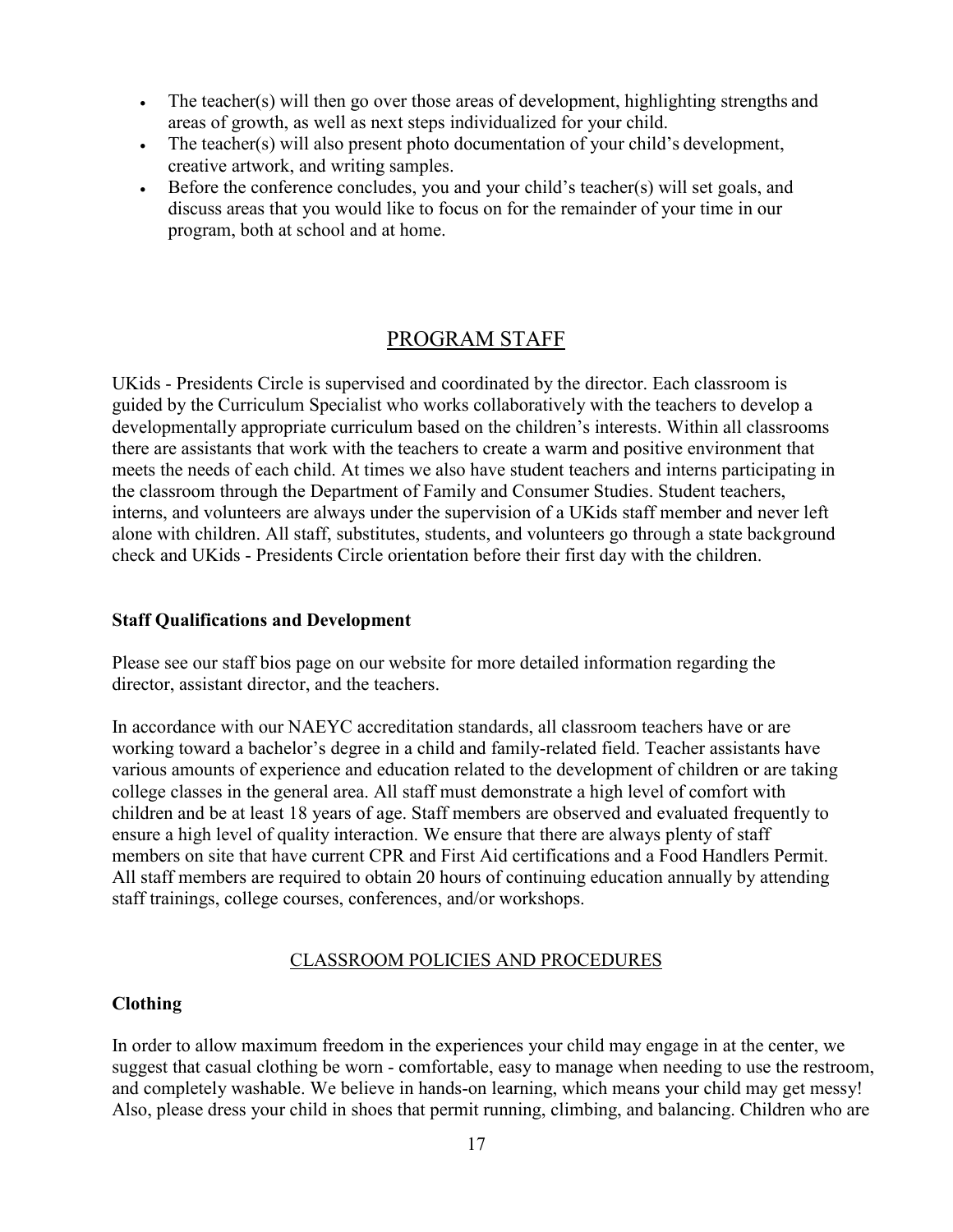over the age of 1 who are brought without shoes will not be allowed to remain in the center until proper shoes are provided. Gross motor development is a major task of early childhood. Western boots, flipflops, and ill-fitting shoes may limit your child's ability to engage in gross motor activities. All children need to bring two changes of clothing, to be used in the case of an accident (potty, spilled milk, etc). *Please label all of your child's clothes and belongings with his or her first AND last name.*

Clothing should reflect the season, as children go outside daily. Please be aware of the temperature and dress your child accordingly. A good rule of thumb is that it is better to overdress than underdress your child, as they can always remove layers if the get too warm throughout the day.

## <span id="page-20-0"></span>**Toileting**

Children need to be fully potty trained prior to enrolling in any classroom ages 4 and up. For children under four, parents and staff can work together to create a supportive, positive approach to toileting. Older children are encouraged to use the toilet several times a day. The routine helps the younger children realize what is being asked of them. We never force a child to sit on the toilet. Our bathroom is an 'Open Bathroom' where the children use the toilet together. If a child asks to use the bathroom alone then staff stand with their backs to the child to give them privacy. The state of Utah requires us to be with the children at all times, so turning our backs is how we give them privacy while still following Utah state and NAEYC guidelines.

## <span id="page-20-1"></span>**Hand Washing**

All staff and children are required to wash their hands upon entering our classrooms. When you and your child arrive at school, please assist your child in this procedure. We require the children to wash their hands often at school. This enables us to decrease exposure to communicable diseases.

## <span id="page-20-2"></span>**Change of Address and Phone Numbers**

If your address or phone number changes, please contact the office immediately. If we do not have the current phone number, it is difficult to notify you should an emergency occur. If we cannot reach you or any of your listed emergency contacts, then we will be forced to contact local authorities.

## <span id="page-20-3"></span>**Volunteer Policy**

Families are always welcome and encouraged to volunteer and spend time in the classrooms. We ask that families assist the teaching staff in promoting our program policies and program mission. Disciplining of any child, including that family's child, must be left up to the teaching staff in order to ensure consistency with our positive guidance policy. In the event a family volunteer or visitor acts inappropriately in the classroom, or is not following program policies, they may be asked to leave the classroom, and this will be left up to the director's discretion.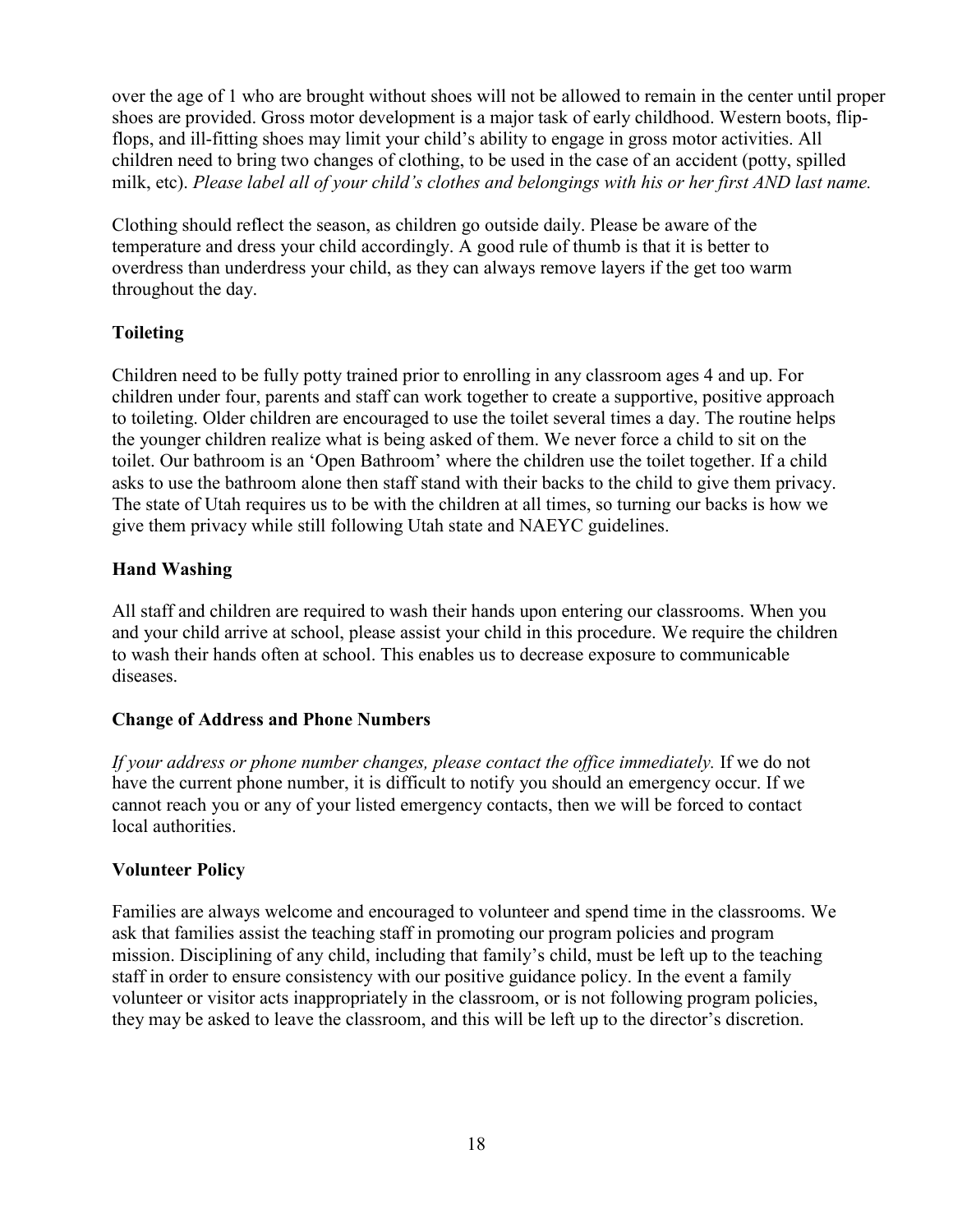Ways for families to help out include:

- Volunteering in the classroom make sure to coordinate with your child's teacher to ensure that you have something productive to do while in the classroom (e.g. reading to the children, working on a science project, helping supervise a walking field trip, etc.)
- Washing laundry for the classroom
- Making things like play dough, "welcome" door signs, etc. for the classroom
- Cleaning or maintaining the playground
- Donating items (recyclables, extra stationary, etc.)
- Advocacy Council for Student-Parent Child Care (ASCC) let the director know you are interested and she will send you an invitation when the final dates are set for these meetings.

## <span id="page-21-0"></span>**Parent Meetings**

New families are *required* to attend the orientation meeting held at the beginning of their first semester. This meeting is held at the beginning of each semester, and returning families are not required to participate in each after their first, but are invited to attend if they would like to. In addition, parents may request conferences throughout the semester with the Director or the lead teacher of their child's classroom.

The Advocacy Council for Student-Parent Child Care consists of many key players of ASUU and UKids - Presidents Circle, and we invite and encourage all parents to participate if they are able. The board meets monthly during Fall and Spring semesters. The council's role has been critical to moving the center forward. Meetings usually encompass core activities of center operation (enrollment, staffing) as well as current events and proposed center goals.

## <span id="page-21-1"></span>**Rest Time**

We have mats and cots for the children to rest on. Children who are here at naptime should bring a small blanket and a sheet (standard fitted crib sheet), and they are welcome to bring one soft toy for comfort. While all children may not sleep, they are all required to be in a restful state during this time. Please do not request for child to be kept awake during this time, as it is healthy for children to sleep if they are tired, and even a rest rejuvenates them for the rest of their day. Utah State Licensing requires nap time to be a part of the day for all children birth to 5 years of age. We ask that there are no drop-offs or pick-ups between the hours of 12:00 P.M. – 2:00 P.M., as this time is critical in easing the children into a restful state. Parents may enter the room but are reminded that any loud disturbances may wake the children**.** *Blankets and sheets must be taken home daily and be washed at least weekly.*

## **Outdoor Play**

Outdoor play is part of the early childhood curriculum. During the winter, your child needs a coat, hat, gloves, and appropriate footwear. During the summer, your child will need to come with sunscreen already applied, and the teachers will reapply as the day goes on. We will go outside every day except in the following cases: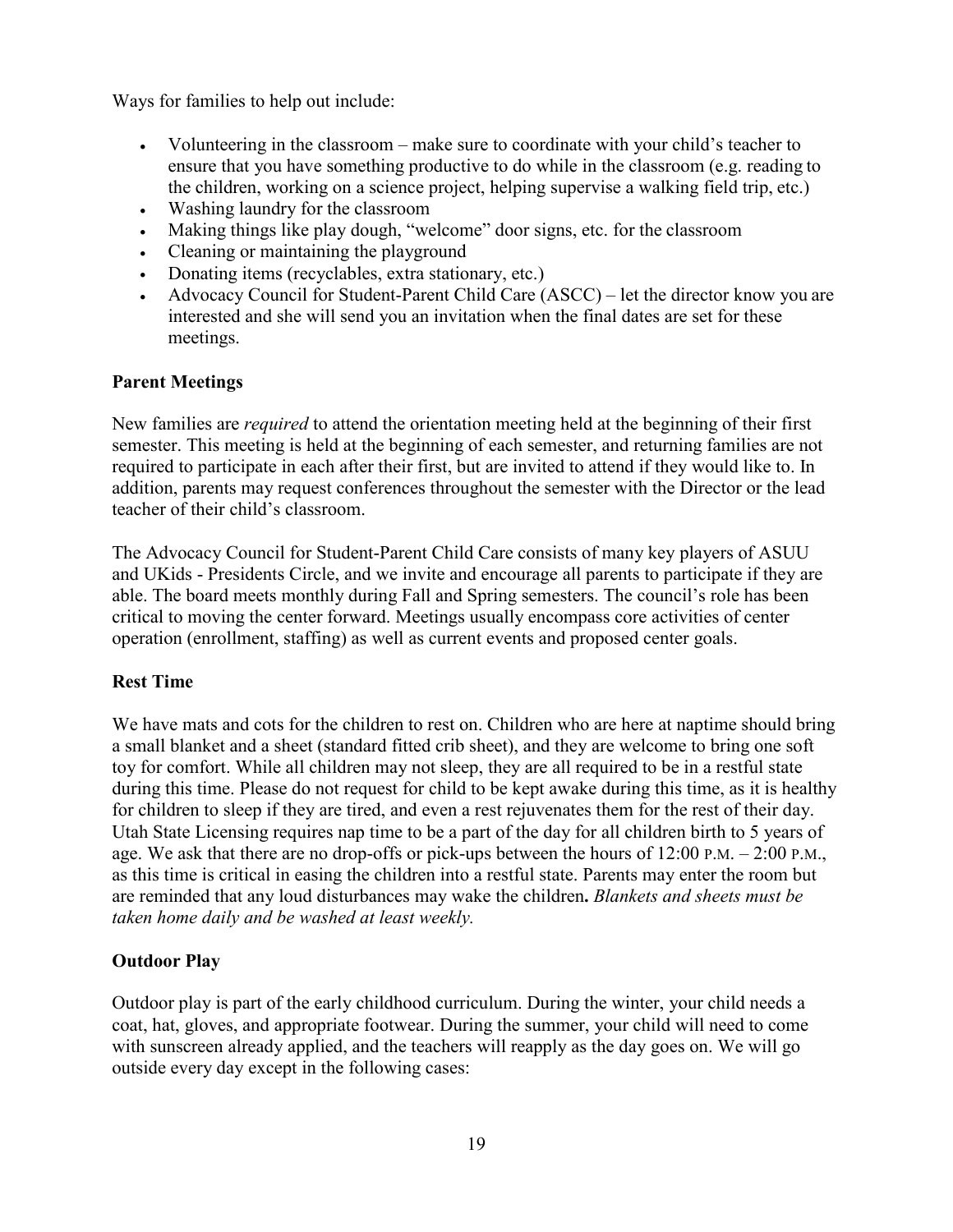- During "Orange" or "Red" air quality as defined by the Utah Department of Environmental Quality (during "Yellow" air quality, we will limit outside time to 15 minutes)
- Temperatures above 99° (Temperatures between 90-99° we will limit outside time to 15 minutes)
- Temperatures under 30° (Temperatures between 30-32° we will limit outside time to 15 minutes)
- During strong intense snowstorms, rainstorms, or windstorms

All children will go outside, except for those who are restricted for medical reasons. *Medical restrictions must be in writing and signed by the child's physician.* Unless otherwise specified on the application, all children will have sunscreen with SPF 50 or higher applied to them at school.

#### <span id="page-22-0"></span>**Toys from Home**

We encourage toys from home to stay at home, unless needed for the following.

- Comfort toy to make the transition easier
- Scheduled "show-and-tell" in your child's classroom
- One soft sleeping toy (must be able to fit in child's bin or bag)

#### <span id="page-22-1"></span>**Daily Schedule –**

Your child's classroom schedule is placed on the wall for all to view. In classrooms with infants, we do not follow a set schedule. We use responsive caregiving with infants, and follow each child's needs. We do our best to maintain flexibility within the schedule to make sure we are following the children's lead and accommodating their needs, while maintaining the sense of routine that children depend on. Each individual classroom has an area where the schedule, weekly lesson plan, and any changes that will be made to the routine or environment are posted. Please note when your child will be doing certain activities. This will enable you to talk with your child regarding what they did at school.

## UKids - Presidents Circle Daily Schedule

- 7:00 A.M.-7:55 A.M. Table Activities (classes combined)
- 7:55 A.M.-8:00 A.M. Clean Up, Hand Washing, Classes separate
- 8:00 A.M.-8:55 A.M. Interest Areas Free Choice (8:45am bathroom/diapers)
- 8:55 A.M.-9:00 A.M. Clean Up, Hand Washing
- 9:00 A.M.-9:20 A.M. Morning Snack
- 9:20 A.M.-9:30 A.M. Clean Up, Sunscreen or Coats
- 9:30 A.M.-10:00 A.M. Outside or Gross Motor Activities
- 10:00 A.M.-10:20 A.M.Large Group Time
- 10:20 A.M.-11:25 A.M. Interest Areas Free Choice (10:45am bathroom/diapers)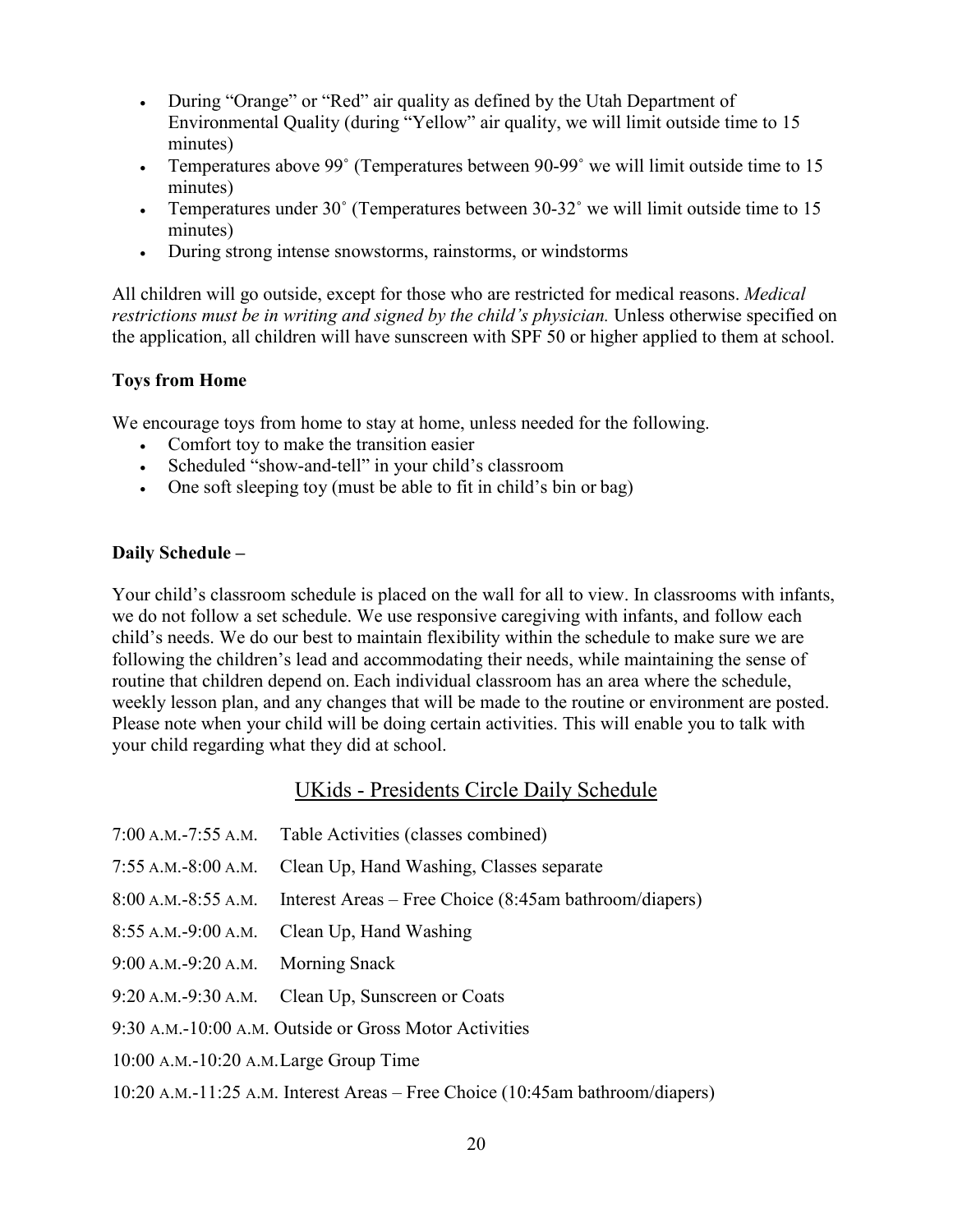11:25 A.M.-11:30 A.M. Clean Up

|                             | 11:30 A.M.-12:00 P.M. Outside or Gross Motor Activities       |
|-----------------------------|---------------------------------------------------------------|
| 12:00 P.M.-12:30 P.M. Lunch |                                                               |
| $12:30$ P.M.-1:45 P.M.      | Rest Time (12:45 P.M. bathroom/diapers)                       |
| $1:45$ P.M.-2:15 P.M.       | Rest Time/Quiet Table Activities (2:00 P.M. bathroom/diapers) |
| $2:15$ P.M. $-2:45$ P.M.    | <b>Outside or Gross Motor Activities</b>                      |
| $2:45$ P.M.-3:00 P.M.       | <b>Afternoon Snack</b>                                        |
| $3:00$ P.M. $-3:20$ P.M.    | Large Group Time                                              |
| 3:20 P.M.-4:20 P.M.         | Interest Areas – Free Choice (4:00 P.M. bathroom/diapers)     |
| 4:20 P.M. $-4:25$ P.M.      | Clean Up                                                      |
| 4:25 P.M. $-5:00$ P.M.      | <b>Outside or Gross Motor Activities</b>                      |
| $5:00$ P.M.-6:00 P.M.       | Table Activities (5:45 P.M. bathroom/diapers)                 |
| 6:00 P.M.-6:30 P.M.         | Dinner                                                        |
| 6:30 P.M. $-6:45$ P.M.      | Large Group Time (Gross Motor Emphasis)                       |
| 6:45 P.M.-7:00 P.M.         | Interest Areas – Free Choice                                  |

#### **Transition to a New Classroom, Arrival, and Departure**

Transitions to a new classroom are done at the beginning of each semester and are based on the child's age. We do not move a child into a new classroom on their birthday, as it is easier for them to move up at the beginning of a new semester at the same time as their peers rather than going to a new classroom with new children and new teachers. We also cannot guarantee there will be slots available in the next class up when your child has a birthday, so your child will transition the following semester.

When your child does transition into a new classroom, we understand it can be intimidating for them. We want to make the transition into a new classroom as easy as possible for you and your child. Here are some tips on how to help your child transition to their new classroom:

- **Allow time for hellos and goodbyes.** At the beginning of the semester, you can expect some children to have difficulty with separation. Allow time for transitions from home to school by staying for a few minutes to help your child ease into an activity.
- **Reminders of home** can be helpful. Invite your child to bring a special object such as a stuffed animal or blanket for rest time. Bringing in a family picture to display in your child's classroom is another way to ease the transition.
- **Please do not sneak away when your child is distracted.** This can make transitions even more difficult and promotes mistrust. As the parent, it is important to be as calm and relaxed as possible. If you are nervous about leaving your child, or in a hurry to leave, it will make your child feel more anxious and uneasy about the transition. Tell your child goodbye and reassure them that you will be back.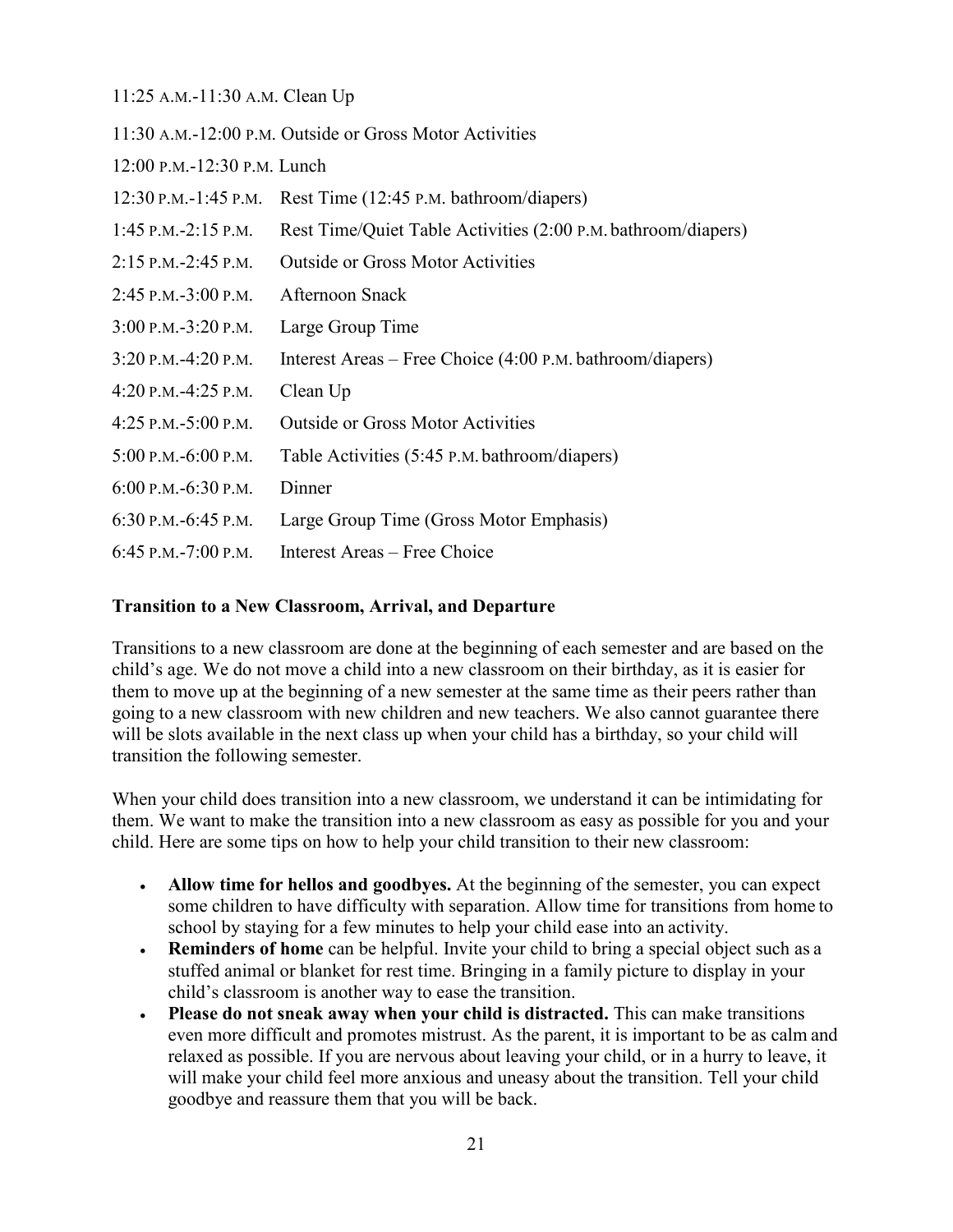- **The teachers are there to help make it easier on you**. You can be assured that your child's teachers will be there to comfort your child and provide activities to ease his or her transition.
- **Watch through observation windows, or call after a few minutes**. If the transition is difficult for your child, we understand that it can also be difficult for you. Feel free to spend time watching through the windows in the doors, or call/email us after you leave for reassurance that your child is warming up to the situation. We want both you and your child to feel secure.

#### EMERGENCY PROCEDURES

#### <span id="page-24-0"></span>**Emergency Drills**

We are required by state licensing to do fire drills monthly, as well as other disaster drills once every 6 months. Fire drills are held on random days and times, and we evacuate to the grass field directly behind our playground. We set up many scenarios so that staff are prepared for anything. (Our fire escape route is up the stairwell at the north end of AEB; however, we have exited through windows before).

As per University policy, during an earthquake drill we are required to evacuate to Emergency Access Point (EAP) #1 in the center of Presidents Circle. In the case of a building evacuation, children will be evacuated to the James Talmage Building (JTB). Look for signs posted on all building entrances for our location. Parents will also be contacted to pick up their child in case of an evacuation.

#### **Evacuation Procedures**

In the event we cannot reenter the building, children will be taken to the Bio Kids Center playground located just below the campus bookstore. In case of inclement weather, children will be relocated to the Union Building. Signs will be placed on all building entrances as well as the center entrance, to inform parents of our location. Once we reach the relocation sight, we will contact parents or emergency contacts listed on the Emergency Record card.

#### <span id="page-24-1"></span>**Failure to Pick up Your Child**

In the event that a child has not been picked up 15 minutes after their scheduled pick-up time, we will call you and the listed emergency contacts for your child. If we are unsuccessful, the center will contact the campus police. Prior to calling security, every attempt will be made to reach a parent's cell phone or emergency contacts**.** *Please make sure your listed emergency contact names and numbers are updated on your child's records.*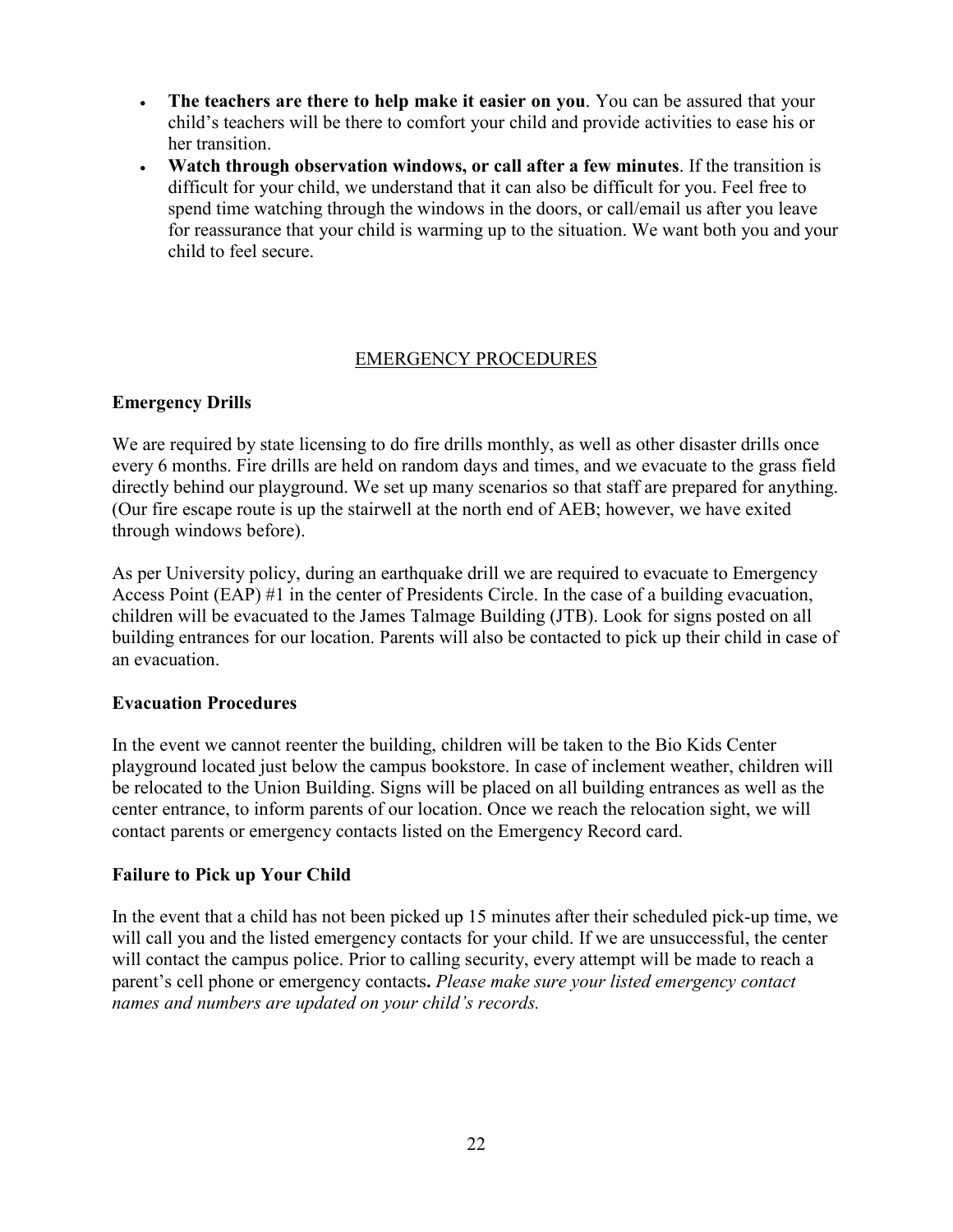## UKIDS - PRESIDENTS CIRCLE ALLERGY POLICY

Although UKids - Presidents Circle strives to be a peanut free environment and each classroom does its best to keep individual allergens from the affected children, *we cannot guarantee* our classrooms or shared spaces to be completely free from food allergens. Due to the fact that parents provide lunches for their children on a daily basis, it is be extremely difficult for the staff to be completely sure that there are no peanut products of any kind in any child's lunch. Instead, we ask parents to mindfully exclude all peanut products from the lunches they send to school. If peanut products are found in your child's lunch, we will not be able to serve that food to your child, though we will our best to supplement the missing item with left-over food from oursnack service. Of course we would rather err on the side of safety when in doubt about the contents of particular food items. Please label sandwiches that are made with other "nut butters," because if a teacher is unsure about whether it is peanut butter we will not serve it.

We will make sure to have all pertinent allergy information in your child's classroom with specific procedures in the event that a reaction does occur. If additional accommodations are needed, the Office of Equal Opportunity will assist in this process.

UKids - Presidents Circle and its staff cannot be held responsible for any allergic reactions caused by contact with any allergen while a child is in the care of the center, whether it occurs inside or outside the facility.

## HEALTH RELATED ISSUES

In order for your child to attend UKids - Presidents Circle, he or she must be well enough to eat the snacks served at the center. They must also be able to go outdoors. If your child exhibits symptoms of illness (fever, vomiting, diarrhea, sore throat, frequent cough, heavily running nose, frequent sneezing, unknown rash, Conjunctivitis (pink eye), etc.) during the 24-hour period prior to scheduled attendance at the Center, your child should be kept home until the symptoms have disappeared or a note is obtained from your physician stating that your child does not have a contagious condition.

According to the Utah state licensing standards, children may not be in childcare if they are ill. Illnesses include, but are not limited to:

- Temperature of 101 degrees F or higher
- Severe coughing
- Difficult or rapid breathing
- Stiff neck
- Vomiting
- Diarrhea
- Conjunctivitis (May return to school 24 hours AFTER the initial dosage of antibiotic drops)
- Open skin lesions
- Head Lice
	- o Parents must notify the teacher or administration that their child has/had lice.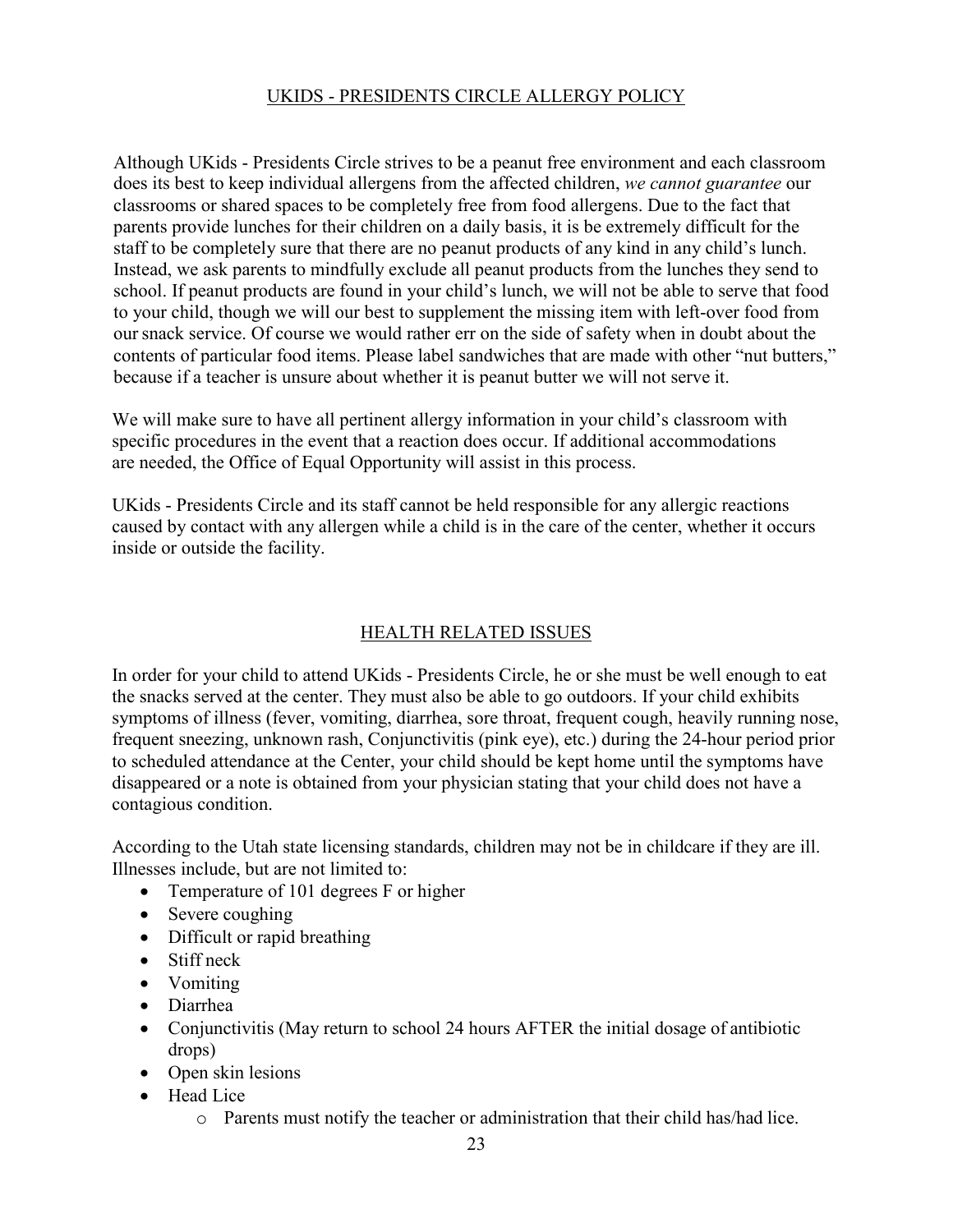- o The child may return to school after receiving a lice treatment and thorough head combing. Parents should wash all bedding at home, spray car seats/car fabric, rugs, etc.
- o When the child returns to school, the teachers will check the child's head to make sure there are no live lice, nits, or eggs.
- o After sending home the infected child, teachers will check each child's head, remove all soft materials from the classroom (pillows, toys, etc.) to be washed and bagged.
- o Parents should recheck their child's head in the next 3-5 days

Children may be sent home when the director or assistant director believe the child is too uncomfortable or unwell to remain in the center or poses a possible health risk to others in the center.

When a child becomes ill at the center, parents will be called. It is UKids and Center for Child Care and Family Resource's policy that an adult must pick up the child within 30 minutes of being notified. Failure to pick up in a timely manner will result in a late pick up fee (*see Fees – Late Pick-Up Fees*). Ukids Child Care Programs must know where a parent can be reached at all times.

When a child's illness prevents him/her from participating in classroom activities or the child's condition is potentially contagious, the child will be removed from the classroom to an administrator's office. The child will be kept comfortable until his/her parent arrives.

Children must meet required criteria for return to our care, based on the recommendations of the Utah Office of Epidemiology, and must be diarrhea, vomit, and fever-free for a minimum of 24 hours without the use of fever-reducing medication. Please refer to the attached exclusion criteria list for details on individual illnesses and their respective policies.

Parents should notify their UKids Child Care Program office as soon as possible after their child has been diagnosed with a contagious condition.

Restrictions on classroom activities and/or outside play due to chronic non-contagious conditions must be documented by a physician. Reasonable accommodations will be made to meet medical recommendations, such as longer or more frequent naps. However, the center may not be able to meet all needs.

All UKids staff understand that sick children can interfere with jobs and school work, however, a contagious child affects the health of all UKids children, families and staff. Please do not ask us to allow your child to remain at UKids when he/she is ill.

If parents consistently send their ill child to the center or frequently do not pick up an ill child in a timely manner. UKids reserves the right to dismiss the child from their UKids Child Care program.

Children *must wait 24 hours after the last fever, vomiting or diarrhea episode (without assistance of medication)*. If your child has Conjunctivitis, he or she cannot attend the Center until he/she has been on medication for 48 hours, as it is *a highly contagious condition*.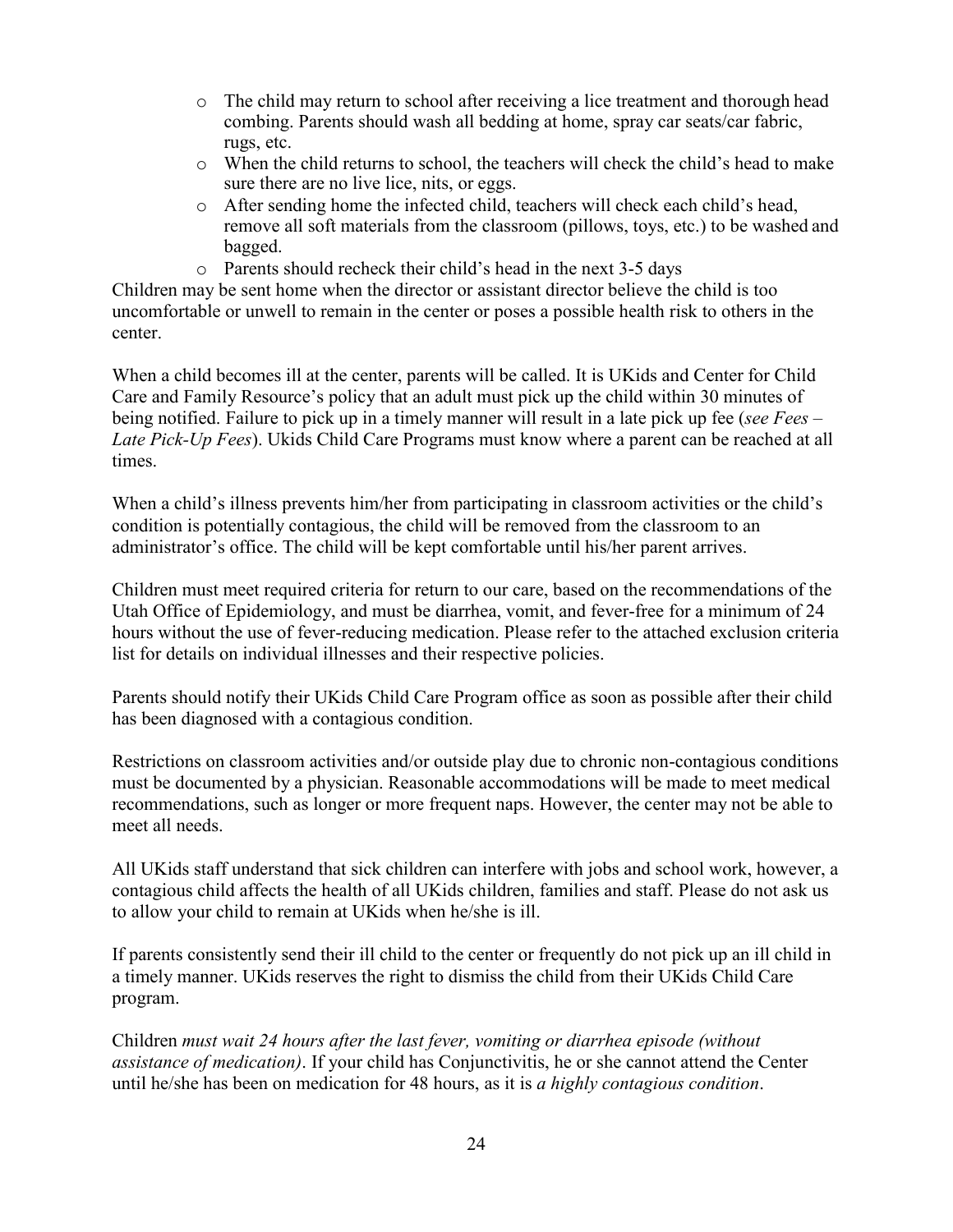## <span id="page-27-0"></span>**Injuries**

Every effort is made to keep your child safe; however, children are likely to acquire bumps, bruises, and scratches during their early years. If an accident resulting in injury occurs at school, an "Incident Report" will be filled out and given to you to sign. You will receive the top copy (the original) of the report, and the bottom copy (the carbon) will be placed in your child's file. If the injury is serious you will be notified by phone. If, in the opinion of our staff on duty, the injury warrants emergency treatment, an ambulance will be called and your child will be taken to the nearest medical facility. You will then be notified immediately. Parents will be responsible for any costs incurred due to any emergency treatment.

## <span id="page-27-1"></span>**Medication**

The director will dispense prescription medication provided by parents for their children. Prescriptions and over-the-counter medicine should be current and clearly labeled with the child's name, and *must be in the original container*. Medicine will be given only if parents also provide a written Medical Request form. Medication Request forms are available in the Director's office at all times. *Please do not leave medication in bags from home*.

## <span id="page-27-2"></span>**Immunizations**

Your child must be up-to-date on immunizations as required by the Utah Department of Human Services prior to enrollment at the center. After admission to the center, you are responsible for regularly updating your child's health files to reflect current immunizations.

If you opt out of having your child immunized, we must have a letter from the Board of Health on their "Personal Exemption Form." Those who choose this will be informed about health issues at the Center and must assume all risks that result from communicable diseases that are passed in a group environment.

Failure to provide up-to-date immunization records or an Exemption letter for your child will result in exclusion from UKids - Presidents Circle.

#### <span id="page-27-3"></span>**Nutrition**

#### **Meals and Snacks**

Snack is complimentary, lunch and dinner are brought from home. Meals and snacks are served on the following schedule:

| Snack  | 9:00 A.M.                                  |
|--------|--------------------------------------------|
| Lunch  | $12:00$ P.M.                               |
| Snack  | $3:00$ P.M.                                |
| Dinner | 6:00 P.M. (Spring and Fall semesters only) |

The daily snack menu is posted on the Family Board behind the sign-in computer. The snacks are developed to provide children with nutrient rich foods. The center uses the food groups and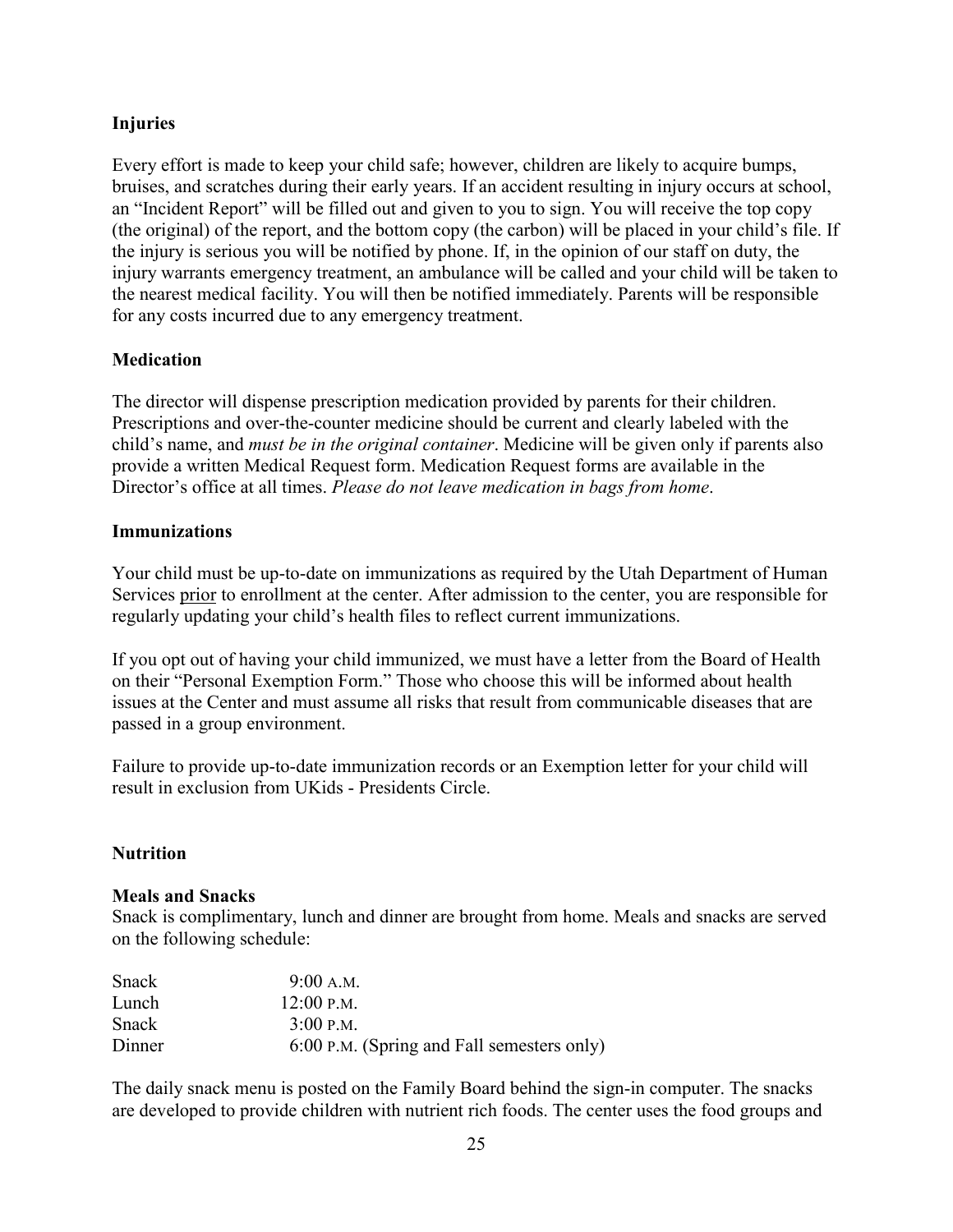USDA recommendations as guidelines to our snacks, and our menu is approved by a registered dietician.

Every child *must* have a lunch if they attend 12:00 P.M. – 12:30 P.M., and a dinner if they attend 6:00 P.M. – 6:30 P.M. As meal times are a communal activity at our center, no child should feel excluded from eating with the others, and so we allow no exceptions to this policy. All lunch boxes must be clearly labeled with the child's first and last name, as per State Licensing rules.

## **Special Diet**

It is your responsibility to notify the center if your child has a known food allergy or a specific diet. Please provide a doctor's signed statement to be included in your child's records.

For parents who prefer to have their child on a certain diet (for example if your family is vegetarian, or as part of a religious practice), we ask that you provide an appropriate snack for your child to have during designated snack times. Always talk to your child's teacher about ways we can accommodate your family's needs.

## **Lunch Box Suggestions:**

To make the lunch or dinner you put in the child's lunch box tasty and nutritious, consider the following tips:

- Create interest by having your child assist in food shopping and preparing lunch.
- Let your child make his/her own sandwich.
- Use a variety of foods, for more nutrients and to avoid monotony.
- Select and prepare food that is appropriate for your child's age. Children in the Yellow, and Green rooms must have their food cut into half inch pieces and Purple Room into quarter inch pieces as per Utah State Licensing.
- Try to include a protein, a whole grain, a fruit, a vegetable, and a dairy whenever possible.
- The program provides water all throughout the day. If you wish your child to have milk or juice, please pack it in their lunchbox for meal time only.

## SUSPECTED CHILD ABUSE & MANDATED REPORTING

In accordance with the University Safety of Minors Policy (Rule 1-015) and State of Utah law (Code 62A-4a-403) all authorized adults working with minors are trained in mandatory reporting requirements.

A mandated reporter is a person who is legally required to ensure a report is made when abuse is observed or suspected. The state of Utah designates a Mandatory Reporter as "any person who has reason to believe that a child has been subjected to abuse or neglect" (Utah Code Ann. §62A-4a-403). They do not have to prove that abuse is occurring, just that there is reasonable cause to believe abuse or neglect is occurring. This report must be made to a law enforcement agency or the Division of Child and Family Services.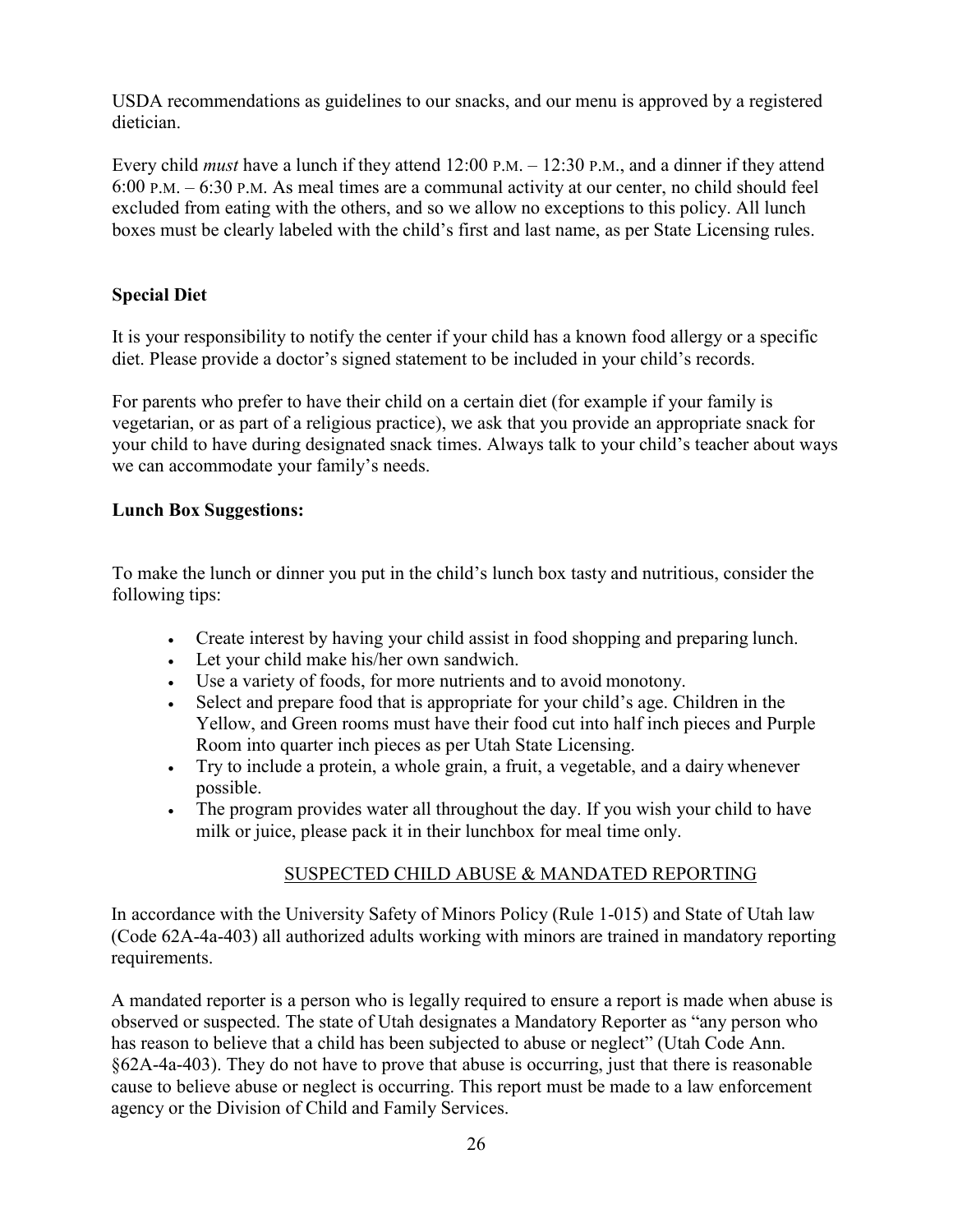In addition to notifying law enforcement or DCFS, the Safety of Minors Policy (Rule 1-015) also requires that individuals report known or suspected abuse of a minor during a University program or event, or on University premises, to the Office of Equal Opportunity and Affirmative Action at the University of Utah. All staff members who are to be with minors are required to participate in a OEO/AA Minor Safety and Reporting training prior to employment. If you, as a parent or guardian, have concerns about any misconduct in connection with a University program or event, please contact the University's Office of Equal Opportunity and Affirmative Action at (801) 581-8365. Related links:

https://dcfs.utah.gov/contact/

https://oeo.utah.edu/resources/minors-in-university-programs/

## FAMILY GRIEVANCE AND DISMISSAL POLICY

UKids - Presidents Circle administration and staff are committed to maintaining an open door, open forum approach to problem solving and conflict resolution. If a family has a concern regarding the behavior of a teacher, the concern should be discussed with the director. If a family has a concern regarding the behavior of the director, they should speak directly to the director. If they feel their concerns still have not adequately been addressed, they should present their grievance in writing to the Center for Child Care and Family Resources Director. The Center for Child Care and Family Resources will respond in writing to the parents and schedule a meeting if necessary.

UKids - Presidents Circle reserves the right to withdraw a child or family from the center if it is decided that the relationship between the center, child, and parent or guardian is not mutually beneficial. The most important factor is assuring the child is in an environment that best meets his/her needs. UKids - Presidents Circle is a unique setting with many transitions, which may not meet every child's needs. A two week written notice will be given to the parent or guardian should the center decide to exercise this right to withdraw a child or family.

In extreme situations, the immediate removal of a child or family from the center may be necessary. Reasons may include health and safety issues for the child or for the larger group of children or employees.

#### **Reasons for Dismissal**:

- 1. Child or parents needs cannot be met by the center.
- 2. Child appears to be a danger to himself, other children or staff, and behavioral issues cannot be resolved through a support process:
	- a. Documented concerns
	- b. Meeting with child's parents/guardians to develop a behavioral plan
	- c. Follow through with action plan which may include bringing in an outside specialist
	- d. Follow up meeting to discuss child's progress and subsequent actions
	- e. Continued enrollment or dismissal
- 3. Nonpayment or habitual late payment of fees